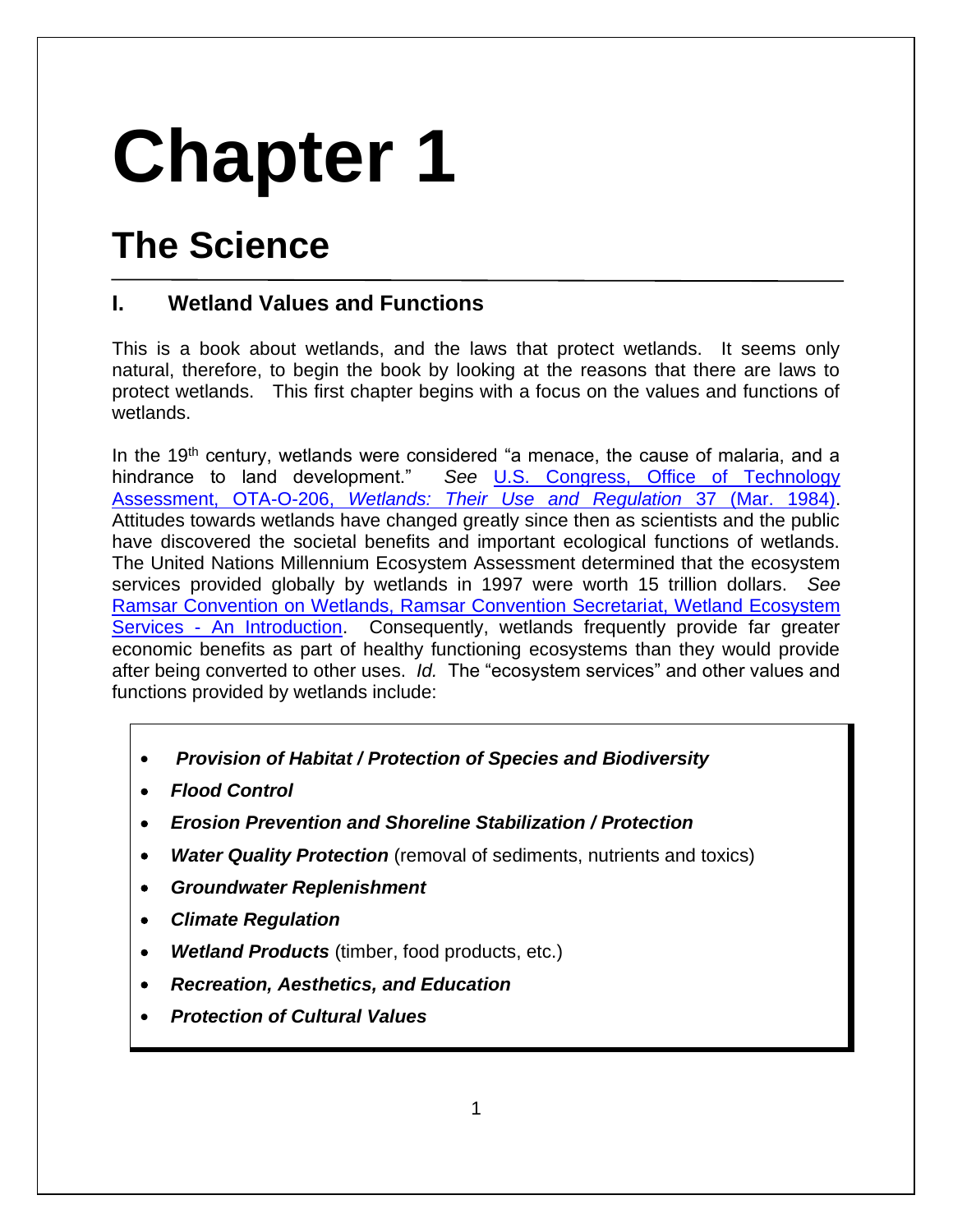Not every wetland provides all of the functions outlined above. The services that each wetland provides will vary based on the type of wetland, its size and location. *See* [Ramsar Convention on Wetlands, Ramsar Convention Secretariat,](https://www.ramsar.org/sites/default/files/documents/library/services_00_e.pdf) *Wetland Ecosystem Services - [An Introduction](https://www.ramsar.org/sites/default/files/documents/library/services_00_e.pdf)*. However, the services that each wetland provides generally benefit much broader segments of the public than would be benefitted by the conversion of the wetlands to unsustainable uses. *Id.* It is not always easy to get that message across, though, as, in the past, there has frequently been a lack of concrete economic data available to demonstrate the monetary value of preserving wetlands in their natural state. *Id.* In addition, some of the values provided by wetlands, such as recreation, aesthetics, education, research and protection of cultural values, are difficult to quantify in dollar figures. Nevertheless, methods for assessing the value of ecosystem services are maturing and a recent study demonstrated that coastal wetlands in the United States provide storm protection worth over 23 billion dollars per year, so that the conversion of one hectare (about 2 ½ acres) of coastal wetlands would eliminate about 33,000 dollars worth of storm protection per year. *Id; see also* [Institute](http://www.teebweb.org/wp-content/uploads/2013/04/TEEB_WaterWetlands_Report_2013.pdf)  for European Environmental Policy, *[The Economics of Ecosystems and Biodiversity for](http://www.teebweb.org/wp-content/uploads/2013/04/TEEB_WaterWetlands_Report_2013.pdf)  [Water and Wetlands](http://www.teebweb.org/wp-content/uploads/2013/04/TEEB_WaterWetlands_Report_2013.pdf)* 19-33 (2013).

Many of the values and functions provided by wetlands, such as water quality protection, flood control, shoreline stabilization, atmospheric maintenance, and groundwater replenishment, are tied to the integral role of wetlands within the hydrologic cycle. Wetlands receive, store and release water physically through ground water and surface water, and biologically through transpiration by vegetation. *See* [U.S.](http://cfpub.epa.gov/watertrain/pdf/modules/WetlandsFunctions.pdf)  [Environmental Protection Agency, Watershed Academy Web,](http://cfpub.epa.gov/watertrain/pdf/modules/WetlandsFunctions.pdf) *Distance Learning [Modules on Watershed Management, Wetland Functions and Values](http://cfpub.epa.gov/watertrain/pdf/modules/WetlandsFunctions.pdf)* 5 [hereinafter "Watershed Academy Web"]*; see also* [Institute for European Environmental Policy,](http://www.teebweb.org/wp-content/uploads/2013/04/TEEB_WaterWetlands_Report_2013.pdf) *The [Economics of Ecosystems and Biodiversity for Water and Wetlands](http://www.teebweb.org/wp-content/uploads/2013/04/TEEB_WaterWetlands_Report_2013.pdf)* 5-6 (2013). Wetlands are frequently referred to as "nature's kidneys". *See* [Association of State](https://www.aswm.org/pdf_lib/aswm_brochure.pdf)  Wetlands Managers, *[The Compleat Wetlander: Wetlands](https://www.aswm.org/pdf_lib/aswm_brochure.pdf) - Nature's Kidneys and Other [Specialized Services](https://www.aswm.org/pdf_lib/aswm_brochure.pdf)* (Feb. 23, 2010). The United States Supreme Court recognized the central role that wetlands play in the hydrologic cycle and discussed the importance of protecting wetlands in order to protect ecosystems in *[United States v. Riverside](http://supreme.justia.com/cases/federal/us/474/121/case.html)  Bayview Homes,* [474 U.S. 121, 132-133 \(1985\).](http://supreme.justia.com/cases/federal/us/474/121/case.html) The diverse values and functions that wetlands provide are discussed in more detail in the following sections.

# **A. Provision of Habitat / Protection of Species and Biodiversity**

Wetlands are sometimes referred to as "nurseries of life" because they provide the essential elements of habitat - food, water, and shelter - for thousands of species of aquatic and terrestrial plants and



**Photo By [Muffet \(flickr.com\)](http://commons.wikimedia.org/wiki/File:Blue_heron.jpg) [CC-BY-2.0 (http://creativecommons.org/licenses/by/2.0)]**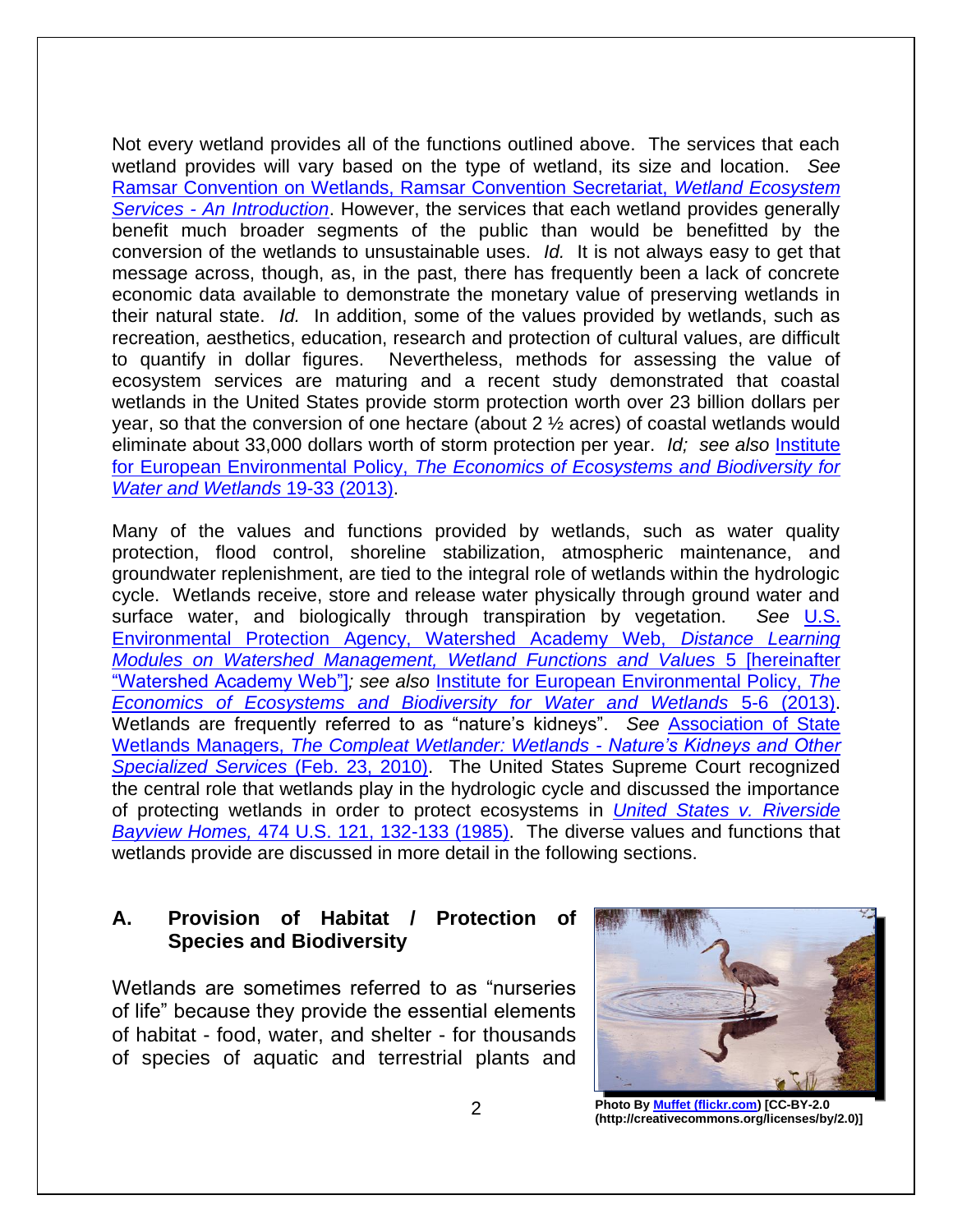animals. *See* [U.S. Environmental Protection Agency,](https://www.envirolawteachers.com/epa-wetlands.html) *Wetlands Overview*. Almost 50% of endangered animal species in the United States depend on wetlands for survival and viability, even though wetlands only occupy about 3.5% of the land area in the U.S. *See* William J. Mitsch, James G. Gosselink, *Wetlands* 344 (4<sup>th</sup> ed. John Wiley & Sons, 2007). More generally, according to Fish and Wildlife Service estimates, 43% of all of the federally listed endangered or threatened species rely on wetlands either directly or indirectly. *See [Watershed](http://cfpub.epa.gov/watertrain/pdf/modules/WetlandsFunctions.pdf)  [Academy Web,](http://cfpub.epa.gov/watertrain/pdf/modules/WetlandsFunctions.pdf)* at 7. Not surprisingly, therefore, the Secretariat for the Ramsar Convention on Wetlands has referred to wetlands as "reservoirs of biodiversity." *See* [Ramsar Convention on Wetlands, Ramsar Convention Secretariat,](https://www.ramsar.org/sites/default/files/documents/library/services_00_e.pdf) *Wetland [Ecosystem Services -](https://www.ramsar.org/sites/default/files/documents/library/services_00_e.pdf) An Introduction* Globally, coastal wetlands "contain some of the most biologically diverse and productive communities in the world." *Id.* 

Wetlands are not just habitat for *endangered or threatened species*, though. About 80% of the breeding bird population in the United States rely on wetlands for their primary habitat. *See* Mitsch & Gosselink, *supra* at 336. Between 1950 and 1994, for instance, the coastal wetlands in the Chesapeake Bay Region supported an annual average of 79,000 black ducks and 14,000 pintails on their southernly migration. *See [Watershed Academy Web](http://cfpub.epa.gov/watertrain/pdf/modules/WetlandsFunctions.pdf)*, at 7. Two thirds of the 10- 12 million migratory waterfowl in the continental United States reproduce in the prairie pothole wetlands of the Midwest. *See* [U.S. Environmental Protection](https://www.envirolawteachers.com/epa-wetlands.html)  Agency, *[Wetlands Overview](https://www.envirolawteachers.com/epa-wetlands.html)*. Many animals, including beavers and wood ducks, and plants, including wild rice and cattails, rely almost exclusively on wetlands. *Id.* at 6.



**USGS Photo – [Wikimedia](http://commons.wikimedia.org/wiki/File:Cattails_in_the_Everglades.jpg)**

Wetlands provide rich habitats for several reasons. In many wetlands, the shallow water, high levels of inorganic nutrients, and high rates of productivity of new plant biomass combine to provide ideal conditions for the development of organisms at the bottom of the food chain. *See* [U.S. Environmental Protection Agency,](https://www.csu.edu/cerc/documents/AmericasWetlands.pdf) *America's Wetlands: [Our Vital Link Between Land and Water](https://www.csu.edu/cerc/documents/AmericasWetlands.pdf)* 6-7 (2003) *[hereinafter ["America's Wetlands"](https://www.csu.edu/cerc/documents/AmericasWetlands.pdf)*]. In addition, the plant biomass in the wetlands is increasingly enriched as it breaks down due to bacterial, fungal and protozoan activity. *Id.* at 6. The biomass provides food for small invertebrates and fish, which, in turn, provide food for larger amphibians, reptiles,

fish, birds and mammals. *Id.* The high levels of biomass and invertebrate life make wetlands an important nursery area for many fish and shellfish. *See [Watershed Academy Web](http://cfpub.epa.gov/watertrain/pdf/modules/WetlandsFunctions.pdf)*, at 7. Further, many species of fish rely on wetlands because they require areas of shallow water for breeding and feeding, or for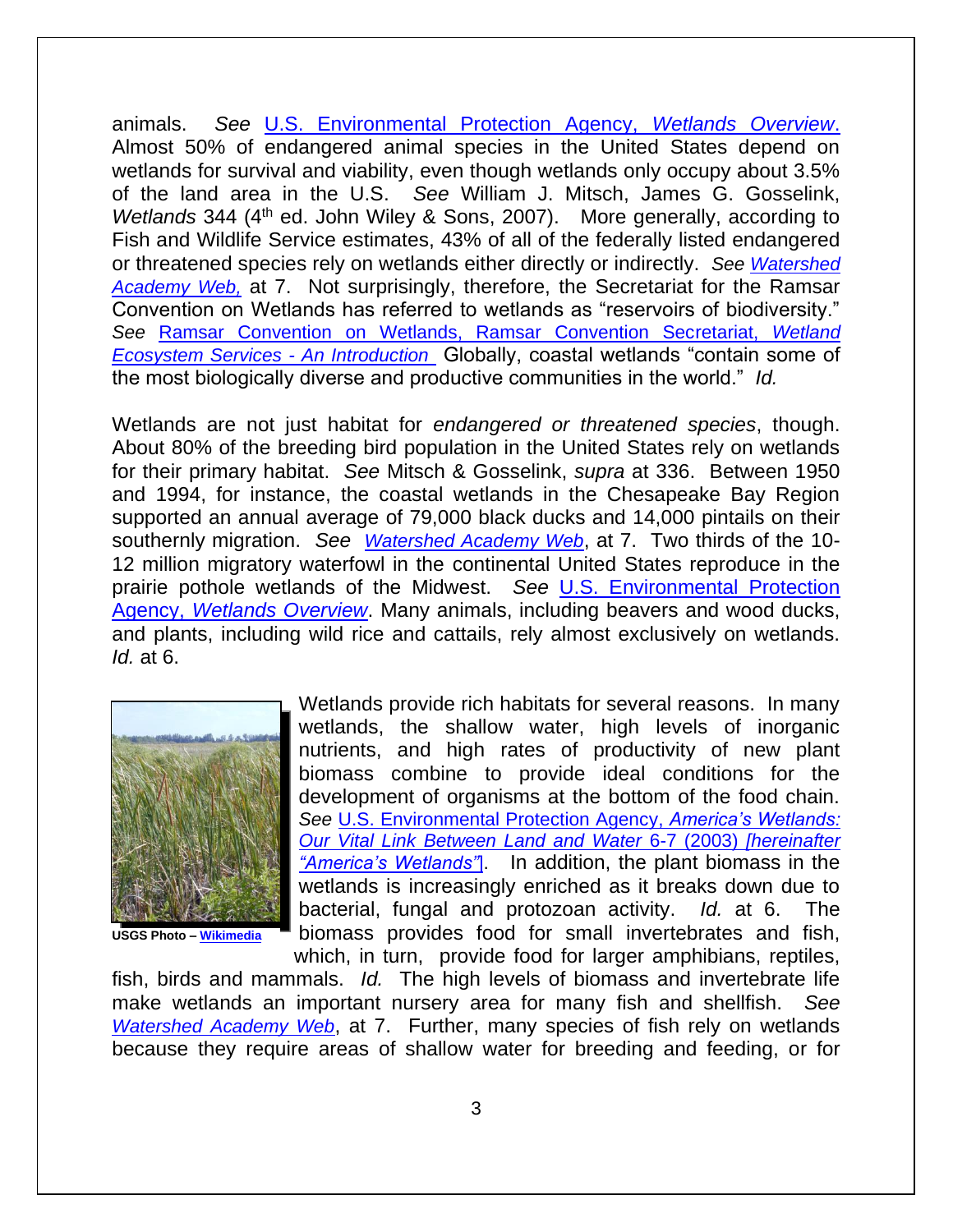some other portion of their life cycle. *Id.* at 4; *see also* William A. Niering, *Wetlands* 32 (Chanticleer Press, 1985).

# **B. Flood Control**

Wetlands help prevent or minimize flooding and flood damage by storing and slowing water. *See [America's Wetlands](https://www.csu.edu/cerc/documents/AmericasWetlands.pdf)*, at 8. Like sponges, wetlands absorb and slowly release rain, snow melt, groundwater and surface water, including flood waters. *Id.* By doing so, they reduce the speed and volume of runoff entering streams and rivers. *See* [Ramsar Convention](https://www.ramsar.org/sites/default/files/documents/library/services_01_e.pdf)  [on Wetlands, Ramsar Convention](https://www.ramsar.org/sites/default/files/documents/library/services_01_e.pdf)  Secretariat, *[Wetland Ecosystem](https://www.ramsar.org/sites/default/files/documents/library/services_01_e.pdf)* 



**Photo By LSUSoccerbum – Public domain o[n Wikimedia](http://commons.wikimedia.org/wiki/File:Clearview_Metairie_08_30_2005.jpg)**

*Services - [Flood Control \[hereinafter "Ramsar -](https://www.ramsar.org/sites/default/files/documents/library/services_01_e.pdf) Flood Control"]* The trees and vegetation in wetlands can also slow the speed of flood waters and distribute them over the floodplain. *See [America's Wetlands](https://www.csu.edu/cerc/documents/AmericasWetlands.pdf)*, at 8. By storing and slowing water, wetlands can reduce flood heights and reduce erosion downstream. *See [Watershed Academy Web](http://cfpub.epa.gov/watertrain/pdf/modules/WetlandsFunctions.pdf)*, at 9. The flood control benefits provided by wetlands can be particularly important near urban areas where there are significant volumes of runoff from pavement and buildings. *Id.* Regardless of where the wetlands are located, though, by reducing flooding and flood damages, wetlands provide economic benefits, by reducing property damages, and protect health, safety and welfare. *Id.* at 10.

When wetlands within a floodplain are converted to other uses, peak river discharges following snowmelt or heavy rains that used to dissipate broadly across the floodplain are concentrated in a smaller area, leading to deeper and more damaging floods. *See Ramsar - [Flood Control](https://www.ramsar.org/sites/default/files/documents/library/services_01_e.pdf).* Prior to significant filling and draining, the bottomland hardwood riparian wetlands of the Mississippi River used to store almost 60 days of floodwater. *See [America's Wetlands](https://www.csu.edu/cerc/documents/AmericasWetlands.pdf)*, at 8-9. Now, they only store about 12 days of floodwater. *Id.* Engineered flood control measures, such as dredging or the construction of levees, are significantly more expensive than preserving or restoring wetlands. *Id.* A study in Minnesota determined that it would cost 1.5 million dollars per year to replace the flood control provided by 5000 acres of drained wetlands. *See [Watershed Academy](http://cfpub.epa.gov/watertrain/pdf/modules/WetlandsFunctions.pdf)  [Web](http://cfpub.epa.gov/watertrain/pdf/modules/WetlandsFunctions.pdf)*, at 10.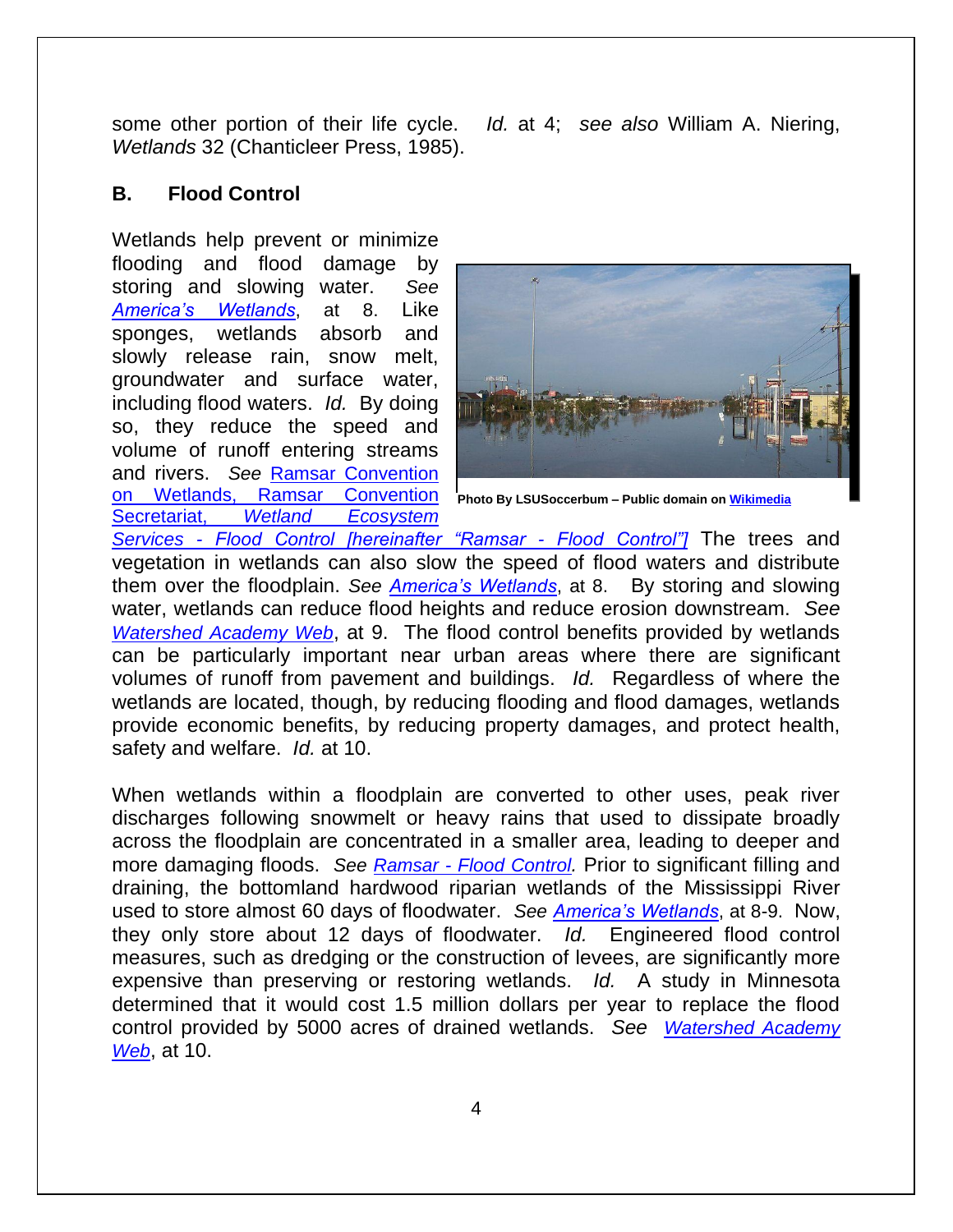Coastal wetlands can play a significant role in protecting communities from storm surges and conversion of those wetlands reduces those natural defenses. *See Ramsar - [Flood Control](https://www.ramsar.org/sites/default/files/documents/library/services_01_e.pdf)*. When Hurricane Katrina inundated 80% of the City of New Orleans in 2005, many experts suggested that the destruction of significant amounts of coastal wetlands in the decades prior to the storm, and the artificial constriction of the Mississippi River's floodplains contributed to the magnitude of the flooding. *Id.* Protection of coastal wetlands is particularly important in light of the fact that 39% of the U.S. population lived in coastal shoreline counties in 2010, even though those counties represented less than 10% of the land area of the United States (excluding Alaska). *See* [U.S. Department of Commerce,](https://web.archive.org/web/20151209084314/http:/stateofthecoast.noaa.gov/population/welcome.html)  [National Oceanic and Atmospheric Administration,](https://web.archive.org/web/20151209084314/http:/stateofthecoast.noaa.gov/population/welcome.html) *NOAA's State of the Coast*. In addition, the population in those counties increased 39% between 1970 and 2010. *Id.* 

# **C. Erosion Prevention and Shoreline Protection/Stabilization**



**USFWS Photo – [Wikimedia](http://commons.wikimedia.org/wiki/File:Coastal_wetlands.jpg)**

Just as wetlands prevent or reduce flooding by storing and slowing water flows, they also protect shorelines and stream banks from erosion**.** *See [America's Wetlands](https://www.csu.edu/cerc/documents/AmericasWetlands.pdf)*, at 9. The roots of wetland plants stabilize the soil and the plants absorb wave energy and break up currents. *Id.* Erosion prevention can provide significant benefits, as coastal erosion causes 500 million dollars in coastal property loss each year, including damage to structures and conversion of land to aquatic areas.

*See* [U.S. Department of Commerce, National Oceanic and Atmospheric](http://oceanservice.noaa.gov/hazards/natural-hazards/)  Administration, *[Coastal Hazards](http://oceanservice.noaa.gov/hazards/natural-hazards/)*. A study by the Heinz Center in 2000 estimated that erosion may destroy one quarter of the houses located within 500 feet of the shoreline by the middle of this century. *Id.* The federal government spends about 150 million dollars each year on erosion control measures. *Id.* In recognition of the erosion prevention benefits of wetlands**,** some states are restoring coastal wetlands to provide buffers from storm surges. *See [America's](https://www.csu.edu/cerc/documents/AmericasWetlands.pdf)  [Wetlands](https://www.csu.edu/cerc/documents/AmericasWetlands.pdf)*, at 9.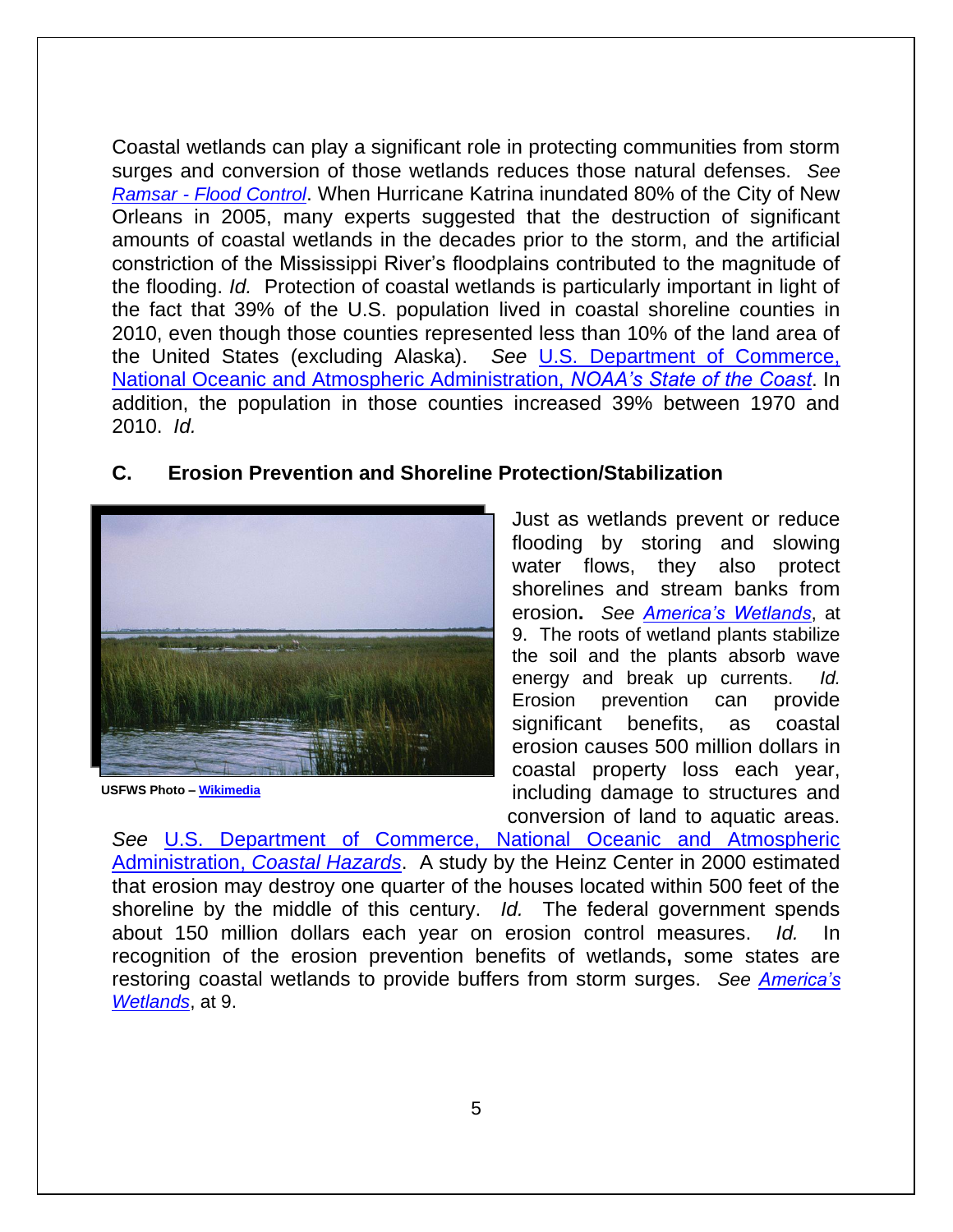### **D. Water Quality Protection**

Wetlands play a vital role in protecting and improving water quality by removing sediments, organic and sometimes toxic pollutants, and excess nutrients from water and storing and/or processing those materials. *See [America's Wetlands](https://www.csu.edu/cerc/documents/AmericasWetlands.pdf)*, at 8. Wetland soils and vegetation capture and retain nutrients in water that might otherwise cause dangerous levels of nutrients in groundwater that serves as a drinking water source or cause eutrophication of

downstream water bodies. *See* [Ramsar](http://www.ramsar.org/sites/default/files/documents/library/services_05_e.pdf) 



**USDA/ NRCS Photo – Martin Pena – [Wikimedia](http://commons.wikimedia.org/wiki/File:NRCSID89001_-_Idaho_(4105)(NRCS_Photo_Gallery).jpg)**

[Convention on Wetlands, Ramsar Convention Secretariat,](http://www.ramsar.org/sites/default/files/documents/library/services_05_e.pdf) *Wetland Ecosystem Services - Water [Purification \[hereinafter "Ramsar -](http://www.ramsar.org/sites/default/files/documents/library/services_05_e.pdf) Water Purification"].* Eutrophication of water bodies causes massive growth in algae, which depletes oxygen in the water and blocks sunlight which is essential for many of the plants and animals in the water. *Id.* 

Just as wetlands remove and store nutrients, wetland plants trap suspended sediments that could otherwise smother downstream spawning areas, insects and plants. *See [America's Wetlands](https://www.csu.edu/cerc/documents/AmericasWetlands.pdf)*, at 8. In addition, increased turbidity in streams caused by excess sediments can lead to increased water temperatures, reduced light penetration and plant growth, and reduced visibility in the stream, making it more difficult for fish to find prey. *See* [North Carolina State University, Department of Biological and Agricultural](https://web.archive.org/web/20161130135336/http:/www.bae.ncsu.edu:80/programs/extension/wqg/sri/sediment5.pdf)  Engineering, *Soil in Our Streams*[, Stream Notes, Vol. 1, No. 1](https://web.archive.org/web/20161130135336/http:/www.bae.ncsu.edu:80/programs/extension/wqg/sri/sediment5.pdf) Some wetland animals, such as oysters in the Chesapeake Bay, can even help to filter out nutrients and sediments from water tha flows through wetlands. *See [Ramsar -](http://www.ramsar.org/sites/default/files/documents/library/services_05_e.pdf) Water [Purification](http://www.ramsar.org/sites/default/files/documents/library/services_05_e.pdf)*.

Wetland plants also protect water quality by removing and storing organic wastes. *See [America's Wetlands](https://www.csu.edu/cerc/documents/AmericasWetlands.pdf)*, at 8. There are clear economic benefits associated with this filtering function, as a 1990 study determined that the Congaree Swamp in South Carolina removes as much pollution from the water as would be removed by a 5 million dollar wastewater treatment plant. *Id.*  Similarly, in 1997, the city of New York determined that it could spend less than half as much to protect the city's water quality by purchasing and protecting wetlands than it would spend if it constructed new wastewater treatment plants. *See Ramsar - [Water Purification](http://www.ramsar.org/sites/default/files/documents/library/services_05_e.pdf)*. Governments and developers are even constructing wetlands to remove nutrients or waste from contaminated water. *Id.* 

Some wetland plants can even remove heavy metals and other toxic substances from the water that flows through wetlands. *Id.* As a result, wetlands are being constructed to treat wastewater from mining and other activities, as well as to treat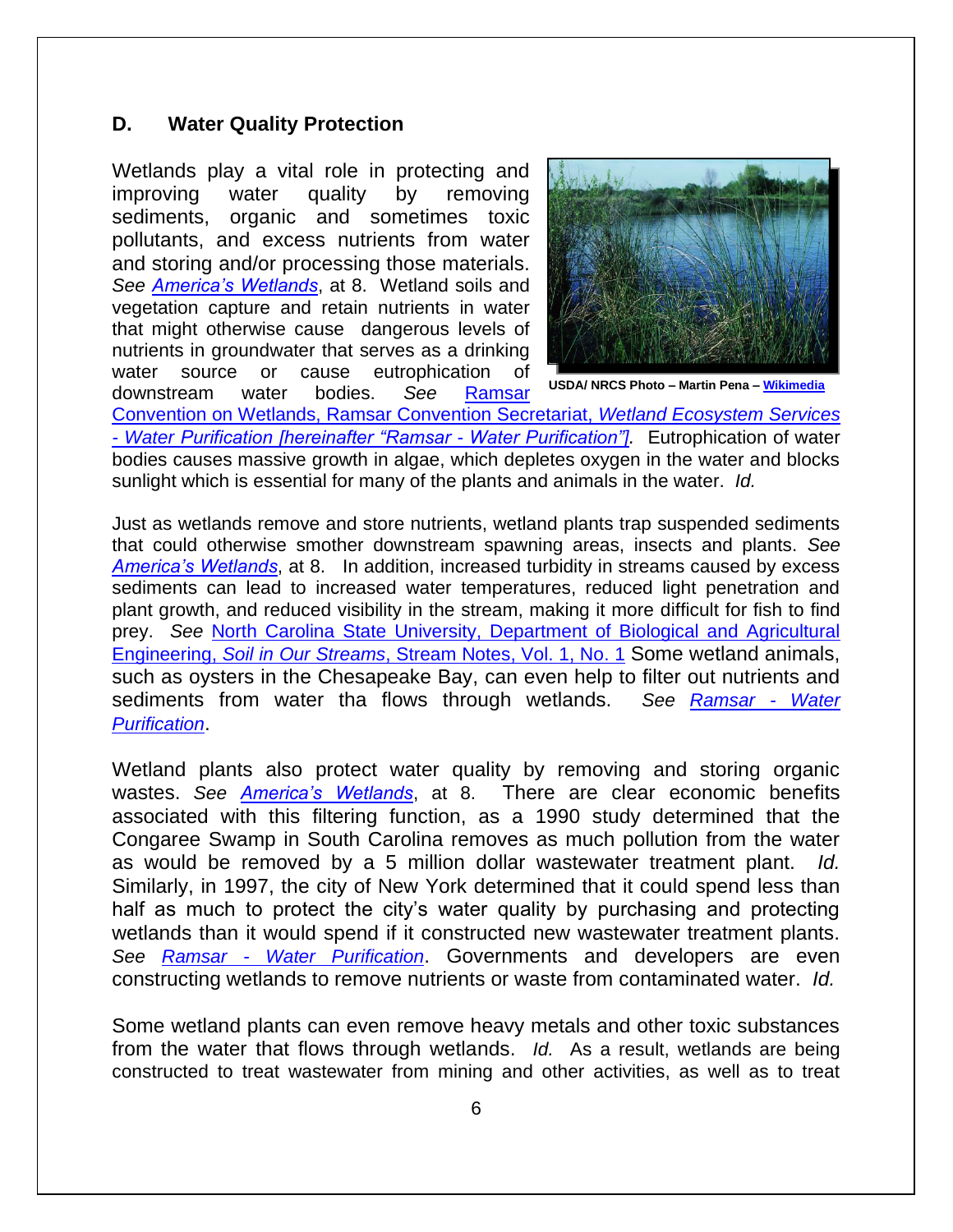sewage effluent. *See* [Ramsar Convention on Wetlands, Ramsar Convention](https://www.ramsar.org/sites/default/files/documents/library/services_04_e.pdf)  Secretariat, *Wetland Ecosystem Services - [Sediment and Nutrient Retention and](https://www.ramsar.org/sites/default/files/documents/library/services_04_e.pdf)  [Export](https://www.ramsar.org/sites/default/files/documents/library/services_04_e.pdf)*.

Although wetlands can provide these water quality protection features, excessive levels of nutrients, sediments, or pollutants in wetlands can degrade the wetlands and reduce or eliminate many of the values that they would otherwise provide. *See [Watershed Academy Web](http://cfpub.epa.gov/watertrain/pdf/modules/WetlandsFunctions.pdf)*, at 9.

# **E. Groundwater Replenishment**

Depending on their location and type, wetlands may maintain stream flow during dry periods and may replenish groundwater. *See [America's Wetlands](https://www.csu.edu/cerc/documents/AmericasWetlands.pdf)*, at 8. Although some wetlands have no connection to groundwater, others are located on permeable soils overlaying aquifers. *See* [Ramsar Convention on Wetlands,](https://www.ramsar.org/sites/default/files/documents/library/services_02_e.pdf)  [Ramsar Convention Secretariat,](https://www.ramsar.org/sites/default/files/documents/library/services_02_e.pdf) *Wetland Ecosystem Services - Groundwater [Replenishment](https://www.ramsar.org/sites/default/files/documents/library/services_02_e.pdf).* In those wetlands, water can percolate through the soil into the aquifer to recharge the aquifer when the water table is low. *Id.* Conversely, when the water table is high, the wetland can serve as a groundwater discharge zone. *Id.* Globally, almost 95% of available fresh water is contained in groundwater aquifers, and one third of the world's population relies on groundwater for drinking water. *Id.* One of the most productive groundwater sources in the United States is the Floridan aquifer system, which stretches throughout Florida, souther Georgia, and portions of South Carolina and Alabama. *See [Watershed Academy Web](http://cfpub.epa.gov/watertrain/pdf/modules/WetlandsFunctions.pdf)*, at 9. Wetlands in Florida play an important role in recharging that aquifer, as a study found that goundwater in a particular area of the aquifer would be reduced by 45% if 80% of a 5 acre Florida cypress swamp in the area was drained. *Id.* 

# **F. Climate Regulation**

While many of the values and functions of wetlands are tied to water and water quality, wetlands can also provide climatic benefits. Some wetlands, especially peat bogs, store large amounts of carbon, functioning as "carbon sinks". *See* [Ramsar Convention on Wetlands, Ramsar Convention Secretariat,](https://www.ramsar.org/sites/default/files/documents/library/services_10_e.pdf) *Wetland Ecosystem Services - [Climate Change Mitigation & Adaptation](https://www.ramsar.org/sites/default/files/documents/library/services_10_e.pdf)*. By doing so, they help slow the rate of greenhouse gas emissions that contribute to global climate change. *Id.*  However, when wetlands are converted for development, trees and vegetation are removed and sometimes burned, releasing the carbon that *was* stored in the wetlands into the atmosphere. *Id.* Those releases may be significant. A recent study indicated that damage to peatlands caused greenhouse gas emissions equal to 1/10 of the emissions from the worldwide use of fossil fuels. *Id.*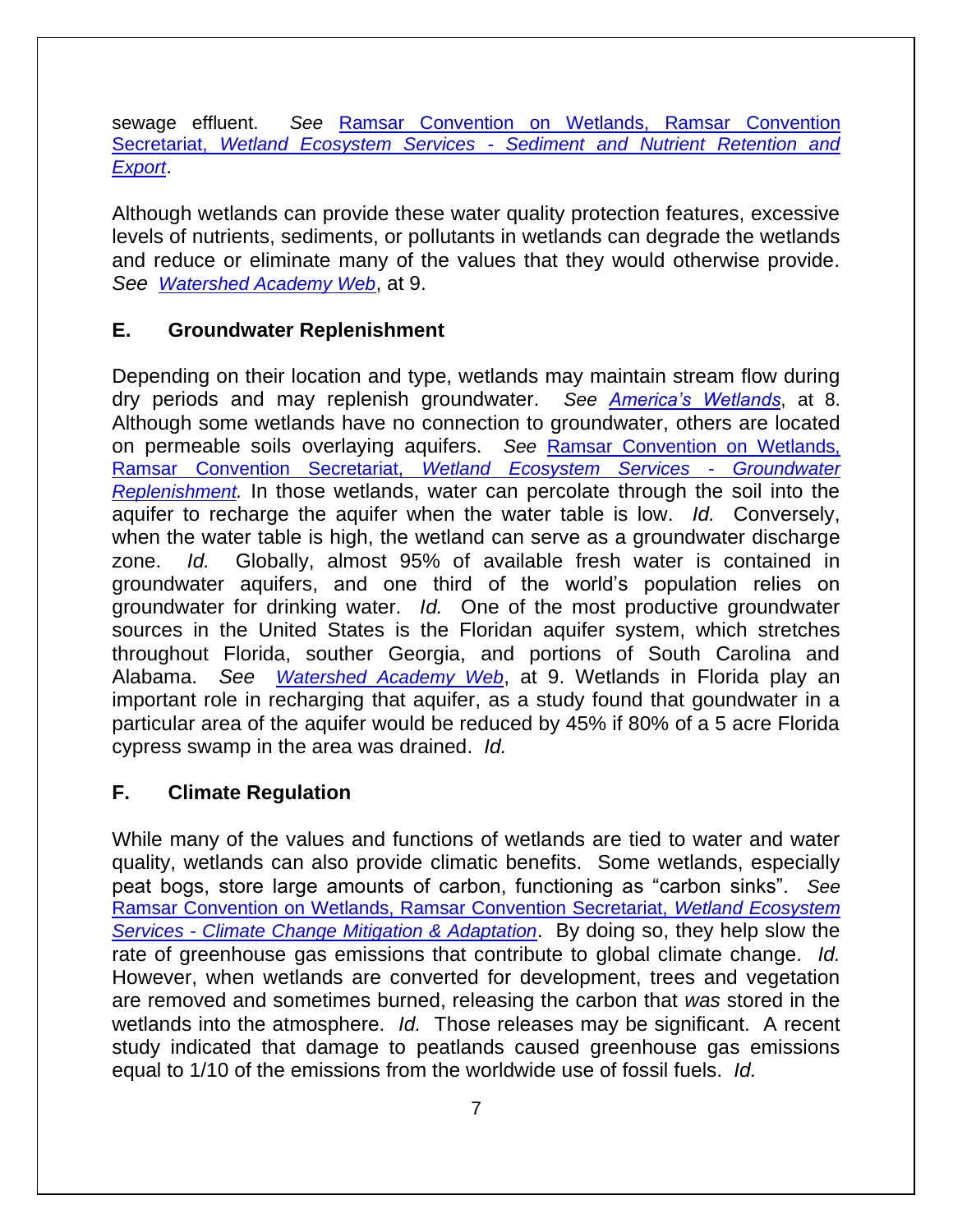Wetlands will be impacted by, and impact society's response to climate change in several ways. First, to the extent that climate change results in the predicted sea level rise and extreme weather events, wetlands will play an important role in adaptation due to the flood control, erosion prevention, groundwater replenishment, habitat protection, and water quality protection functions that they can serve. *Id.* They can only provide those benefits, though, if they survive. Unfortunately, the United Nations Intergovernmental Panel on Climate Change (IPCC) cautions that wetlands are among the ecosystems "most vulnerable to climate change." *Id.* 

#### **G. Wetland Products**



**USDA Photo - [Wikimedia](http://commons.wikimedia.org/wiki/File:Cranberry_bog.jpg)**

Wetlands may also provide more tangible economic benefits in the form of products that can be harvested from them. Cranberries, blueberries, rice and many other plants are produced in wetlands. *See [America's Wetlands](https://www.csu.edu/cerc/documents/AmericasWetlands.pdf)*, at 10. Various medicines can also be extracted from wetland plants and soils. *Id.*

Timber is frequently harvested from wetlands, and there are 55 million acres of wetlands supporting timber harvesting

in the United States. *See* [U.S. Environmental Protection Agency, EPA-841-R-](http://water.epa.gov/lawsregs/guidance/cwa/305b/upload/2003_02_28_305b_2000report_chp5.pdf)02-001, *[National Water Quality Inventory, 2000 Report](http://water.epa.gov/lawsregs/guidance/cwa/305b/upload/2003_02_28_305b_2000report_chp5.pdf)* 45 (2002) *[hereinafter ["2000 National Water Quality Inventory"\]](http://water.epa.gov/lawsregs/guidance/cwa/305b/upload/2003_02_28_305b_2000report_chp5.pdf)*. Fish and shellfish are another wetland "product." In the southeastern United States, about 96% of the fish and shellfish that are harvested commercially, and 50% of the fish that are caught by recreational fishers, rely on estuarine or coastal wetlands. *See [Watershed](http://cfpub.epa.gov/watertrain/pdf/modules/WetlandsFunctions.pdf)  [Academy Web](http://cfpub.epa.gov/watertrain/pdf/modules/WetlandsFunctions.pdf)*, at 11. Nationally, about 75% of the fish and shellfish that are harvested commercially depend on wetlands for food or habitat. *Id.* More than 2 billion dollars worth of fish and shellfish are harvested commercially in the United States every year. *Id.* 

Wetlands provide essential habitat for several other animals that are trapped and sold commercially, including muskrat, beaver, otter, mink and alligators. *Id.* at 12. In 2000, EPA estimated that more than 70 million dollars worth of muskrat pelts were harvested every year. *See [2000 National Water Quality Inventory,](http://water.epa.gov/lawsregs/guidance/cwa/305b/upload/2003_02_28_305b_2000report_chp5.pdf)* at 45.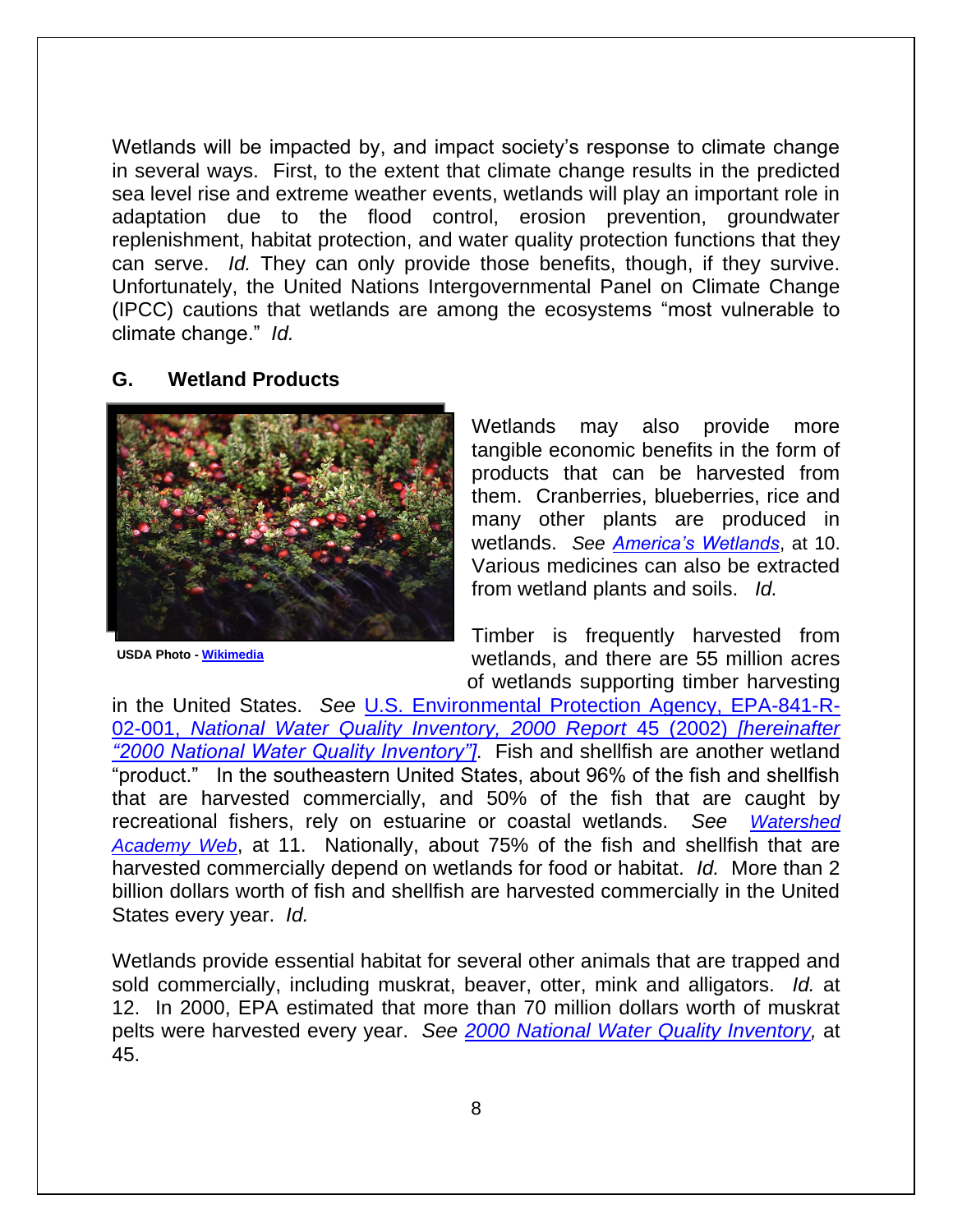# **H. Recreation, Aesthetics, Education and Research**

In addition to the values outlined above, wetlands often provide opportunities for recreation, education and research. EPA estimates that more than half of the adult population in the United States hunts, fishes, engages in bird-watching or photographs wildlife, and that they spend about 59.5 billion dollars per year on those activities. *See [America's Wetlands](https://www.csu.edu/cerc/documents/AmericasWetlands.pdf)*, at 10. A 2011 survey conducted by the Fish and Wildlife Service found that the annual expenditures had increased to 144.5 billion. *See* [U.S. Department of the Interior, U.S. Fish and Wildlife Service,](http://www.census.gov/prod/2012pubs/fhw11-nat.pdf)  and U.S. Department of Commerce, *[2011 National Survey of Fishing, Hunting,](http://www.census.gov/prod/2012pubs/fhw11-nat.pdf)  [and Wildlife Associated Recreation](http://www.census.gov/prod/2012pubs/fhw11-nat.pdf)* 4 (2011).A significant amount of that hunting, fishing, or wildlife watching takes place in wetlands, as the natural beauty and diversity of animal and plant life in many wetlands promotes recreational tourism. *See* [Ramsar Convention on Wetlands, Ramsar Convention](https://www.ramsar.org/sites/default/files/documents/library/services_09_e.pdf)  Secretariat, *Wetland Ecosystem Services - [Recreation & Tourism \[hereinafter "Ramsar -](https://www.ramsar.org/sites/default/files/documents/library/services_09_e.pdf) [Recreation and Tourism"\]](https://www.ramsar.org/sites/default/files/documents/library/services_09_e.pdf).* In EPA's National Water Quality Inventory report to Congress in 2000, the agency indicated that "[a]t least \$18 billion in economic activity is generated annually from recreational fishing in coastal wetlands by 17 million Americans." *See [2000 National Water Quality Inventory,](http://water.epa.gov/lawsregs/guidance/cwa/305b/upload/2003_02_28_305b_2000report_chp5.pdf)* at 45.

While hunting, fishing and bird-watching attract many people to wetlands, others visit to hike, boat, paint, photograph, record, or otherwise appreciate the beauty and aesthetics of the wetland ecosystems. *See [America's Wetlands](https://www.csu.edu/cerc/documents/AmericasWetlands.pdf)*, at 10. Many of those wetland values are difficult to capture in purely economic terms.

Wetlands provide rich educational opportunities for students of all ages, ranging from grammar schools through adult continuing education programs and programs at nature centers. *See [Watershed Academy Web](http://cfpub.epa.gov/watertrain/pdf/modules/WetlandsFunctions.pdf)*, at 13. As EPA notes, wetlands are excellent sites "to learn about vegetative structure ... and ecological functions ..., natural ecological processes ..., biodiversity, and plantanimal interactions." *Id.* 

While wetlands can provide significant recreational and educational opportunities, some recreational or tourism uses of wetlands could harm wetlands, so wetland managers frequently must limit recreational and educational uses to specific areas to protect the wetlands. *See [Ramsar -](https://www.ramsar.org/sites/default/files/documents/library/services_09_e.pdf) [Recreation & Tourism](https://www.ramsar.org/sites/default/files/documents/library/services_09_e.pdf)*.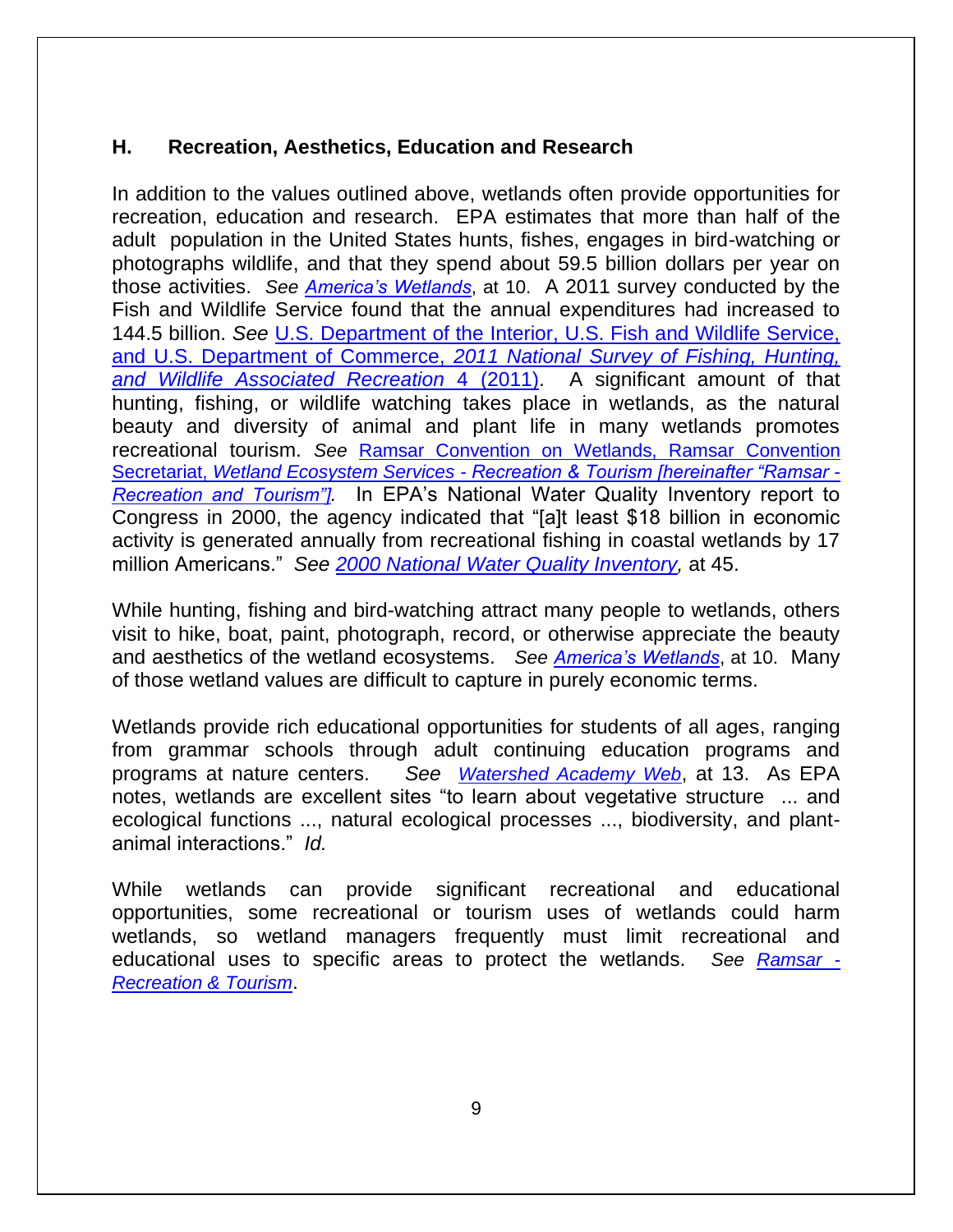# **I. Protection of Cultural Values**

In some cases, wetlands can also be closely tied to the cultural heritage of the surrounding communities. The songs, music, dance, art, literature, stories and rituals of an area may be deeply influenced by the wetland ecosystem in which it is located. *See* [Ramsar Convention on Wetlands, Ramsar Convention Secretariat,](https://www.ramsar.org/sites/default/files/documents/tmp/pdf/info/cultural_heritage_e10.pdf) *The [Cultural Heritage of Wetlands: Wetlands, An Inspiration in Art, Literature, Music and](https://www.ramsar.org/sites/default/files/documents/tmp/pdf/info/cultural_heritage_e10.pdf)  [Folklore](https://www.ramsar.org/sites/default/files/documents/tmp/pdf/info/cultural_heritage_e10.pdf)*. Like the aesthetics of wetlands, these values are difficult to measure in purely economic terms, but are vital to the communities. *See* [Ramsar Convention](https://www.ramsar.org/sites/default/files/documents/library/services_08_e.pdf)  [on Wetlands, Ramsar Convention Secretariat,](https://www.ramsar.org/sites/default/files/documents/library/services_08_e.pdf) *Wetland Ecosystem Services: Cultural [Values](https://www.ramsar.org/sites/default/files/documents/library/services_08_e.pdf)*. As the wetlands disappear, the ties to the land and many of the stories, rituals and traditions of the communities could disappear as well.

# **Questions and Comments**

1. If the services that each wetland provides will vary based on the type of wetland and its size and location, should all wetlands be provided the same level of protection? Are they provided the same level of protection? Think about those questions as you read about the standards that the government uses to determine whether to issue a permit to authorize development in wetlands, the process that the government uses to determine appropriate mitigation for destruction of wetlands, the manner in which the government structures its enforcement programs, the analysis that is used to determine whether government restrictions on wetlands development constitute a taking, and other issues throughout this book.

# **RESOURCES**

EPA Video - Wetlands and Wonders - [Reconnecting Children with Nearby Nature](http://www.youtube.com/watch?v=iX5yT7QSyc4) EPA's Watershed Academy - [Wetland Values and Functions](http://cfpub.epa.gov/watertrain/pdf/modules/WetlandsFunctions.pdf) EPA - [America's Wetlands](https://www.csu.edu/cerc/documents/AmericasWetlands.pdf)  [Wetlands: Their Use and Regulation \(1984 OTA report\)](http://govinfo.library.unt.edu/ota/Ota_4/DATA/1984/8433.PDF)  [EPA Watershed Academy Webinars \(including wetlands\)](http://water.epa.gov/learn/training/wacademy/webcasts_index.cfm) Videos on wetland values and functions from [Conservation Media,](http://www.youtube.com/watch?v=_0XnCG01DDw) [GreenTreks Network](http://www.youtube.com/watch?v=oSxWtwU6wRo)  [\(Pennsylvania's wetlands\),](http://www.youtube.com/watch?v=oSxWtwU6wRo) [Delaware DNREC,](http://www.youtube.com/watch?v=j50E_TyDdio) [Oklahoma Gardening](http://www.youtube.com/watch?v=K6jBAeT-PdU) Liquidity: The Value of Wetlands - independently produced video [EPA's Connectivity Study](http://ofmpub.epa.gov/eims/eimscomm.getfile?p_download_id=523020) - Connectivity of Wetlands and Streams to Downstream Waters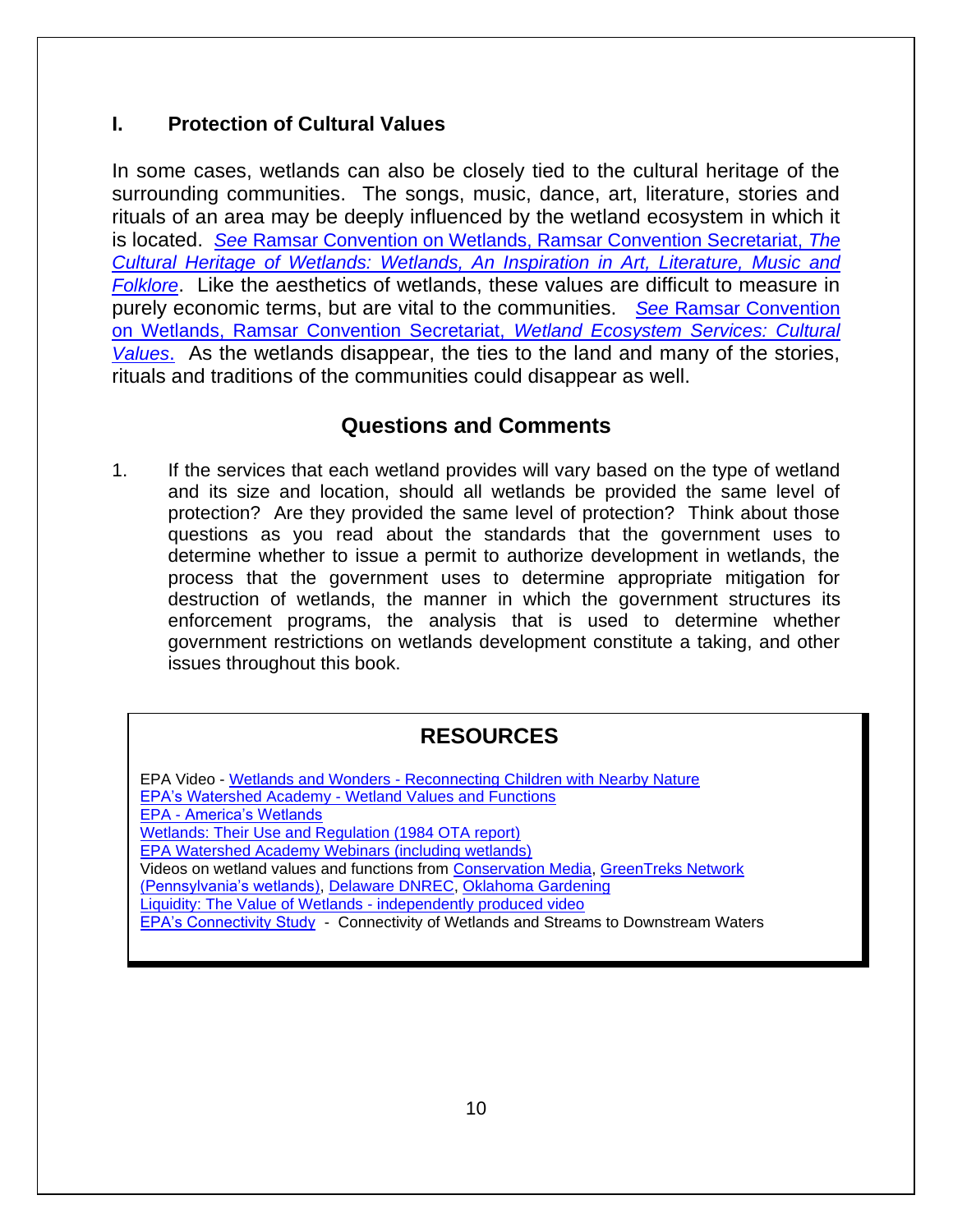# **II. Definition and Types of Wetlands**

# **A. Definitions**

In general terms, wetlands are "lands where saturation with water is the dominant factor determining the nature of soil development and the types of plant and animal communities living in the soil and on its surface." *See* [U.S. Environmental](http://web.archive.org/web/20150301000631/http:/water.epa.gov/lawsregs/guidance/wetlands/definitions.cfm)  Protection Agency, *[Wetland Definitions.](http://web.archive.org/web/20150301000631/http:/water.epa.gov/lawsregs/guidance/wetlands/definitions.cfm)* That description, which appears on the web site of the Environmental Protection Agency (EPA), is adapted from a more elaborate definition adopted by the United States Fish and Wildlife Service, which administers a [National Wetlands Inventory,](http://www.fws.gov/wetlands/) as part of its "Cowardin" classification system (named for the scientist who developed it). The Fish and Wildlife Service definition for wetlands is:

lands transitional between terrestrial and aquatic systems where the water table is usually at or near the surface or the land is covered by shallow water. For purposes of this classification, wetlands must have one or more of the following three attributes: (1) at least periodically, the land supports predominantly hydrophytes, (2) the substrate is predominantly undrained hydric soil, and (3) the substrate is nonsoil and is saturated with water or covered by shallow water at some time during the growing season of each year.

*See* L. Cowardin, et al., U.S. Department of the Interior, Fish and Wildlife Service, *[Classification of Wetlands and Deep-Water Habitats of the United States](http://www.fws.gov/wetlands/Documents/Classification-of-Wetlands-and-Deepwater-Habitats-of-the-United-States.pdf)* (1979).

EPA and the Army Corps of Engineers have adopted the following conceptually, though not linguistically, similar definition of wetlands for their regulatory programs:

those areas that are inundated or saturated by surface or ground water at a frequency and duration sufficient to support, and that under normal circumstances do support, a prevalence of vegetation typically adapted for life in saturated soil conditions.

*See* [33 C.F.R. § 328.3 \(b\)](http://www.law.cornell.edu/cfr/text/33/328.3) (Corps' regulations); [40 C.F.R. § 230.3\(t\)](http://www.law.cornell.edu/cfr/text/40/230.3) (EPA's regulations).

Although the Fish and Wildlife Service has developed maps of wetlands as part of its [National Wetlands Inventory,](http://www.fws.gov/wetlands/) the maps are not designed or intended to be used for legal or regulatory purposes to identify the existence of, or boundaries of, wetlands. *See* [U.S. Fish and Wildlife Service,](http://www.fws.gov/wetlands/FAQs.html) *National Wetlands Inventory:*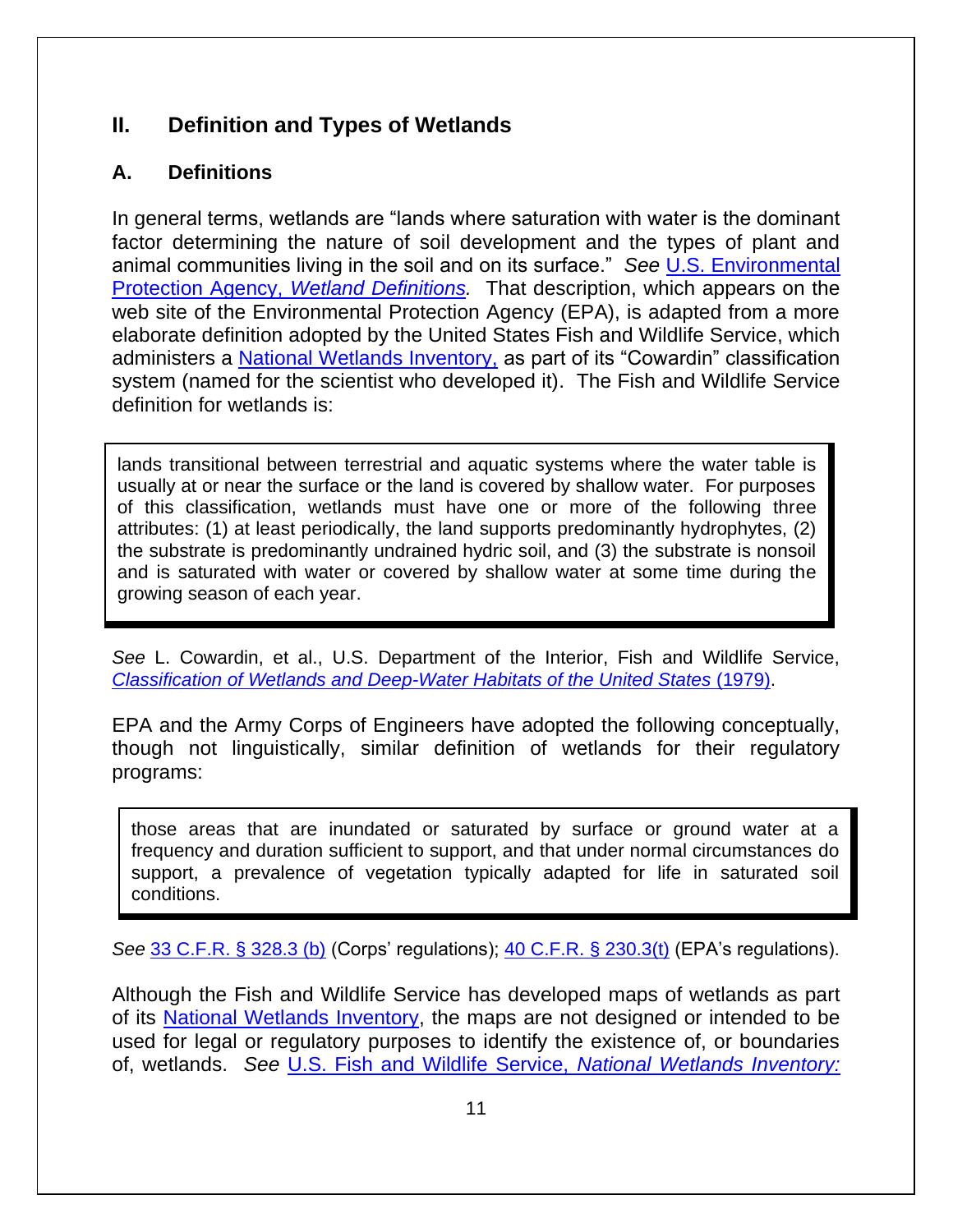*[Frequently Asked Questions](http://www.fws.gov/wetlands/FAQs.html)*. Instead, as outlined in Part IV of this chapter, both the classification of a specific piece of property as a wetland and the boundaries of the wetland are determined through a process known as delineation. The delineation process focuses on whether the property has the *soils*, *vegetation*, and *hydrology* that are typically found in wetlands.

# **B. Types of Wetlands**

There are many different ways to categorize or classify wetlands. This section begins by examining the Cowardin classification system developed by the Fish and Wildlife Service, takes a closer look at four common types of wetlands, and then focuses on the Hydrogeomorphic (HGM) classification system that categorizes wetlands based on the values and functions that they provide.

# **1. Cowardin classification**

Using the Cowardin classification system mentioned above, the Fish and Wildlife Service identifies the following five types of wetland and deepwater habitat systems:



**Marine** systems encompass the open ocean and coastlines, and include coastal lagoons, rocky shores and coral reefs. *See* L. Cowardin, et al., U.S. Department of the Interior, Fish and Wildlife Service, *[Classification of Wetlands and Deep-Water](http://www.fws.gov/wetlands/Documents/Classification-of-Wetlands-and-Deepwater-Habitats-of-the-United-States.pdf)  [Habitats of the United States](http://www.fws.gov/wetlands/Documents/Classification-of-Wetlands-and-Deepwater-Habitats-of-the-United-States.pdf)* 4 (1979).

**Estuarine** systems encompass deepwater habitats "that are usually semi-enclosed by land but have ... access to the open ocean, and in which ocean water is at least occasionally diluted by freshwater runoff from the land." *Id.* at 4. Estuarine systems include areas such as deltas, tidal marshes, coastal brackish areas, and mangrove swamps. The marine and estuarine systems are generally salt water habitats. The other systems are generally fresh water habitats, although there are some tidal riverine systems.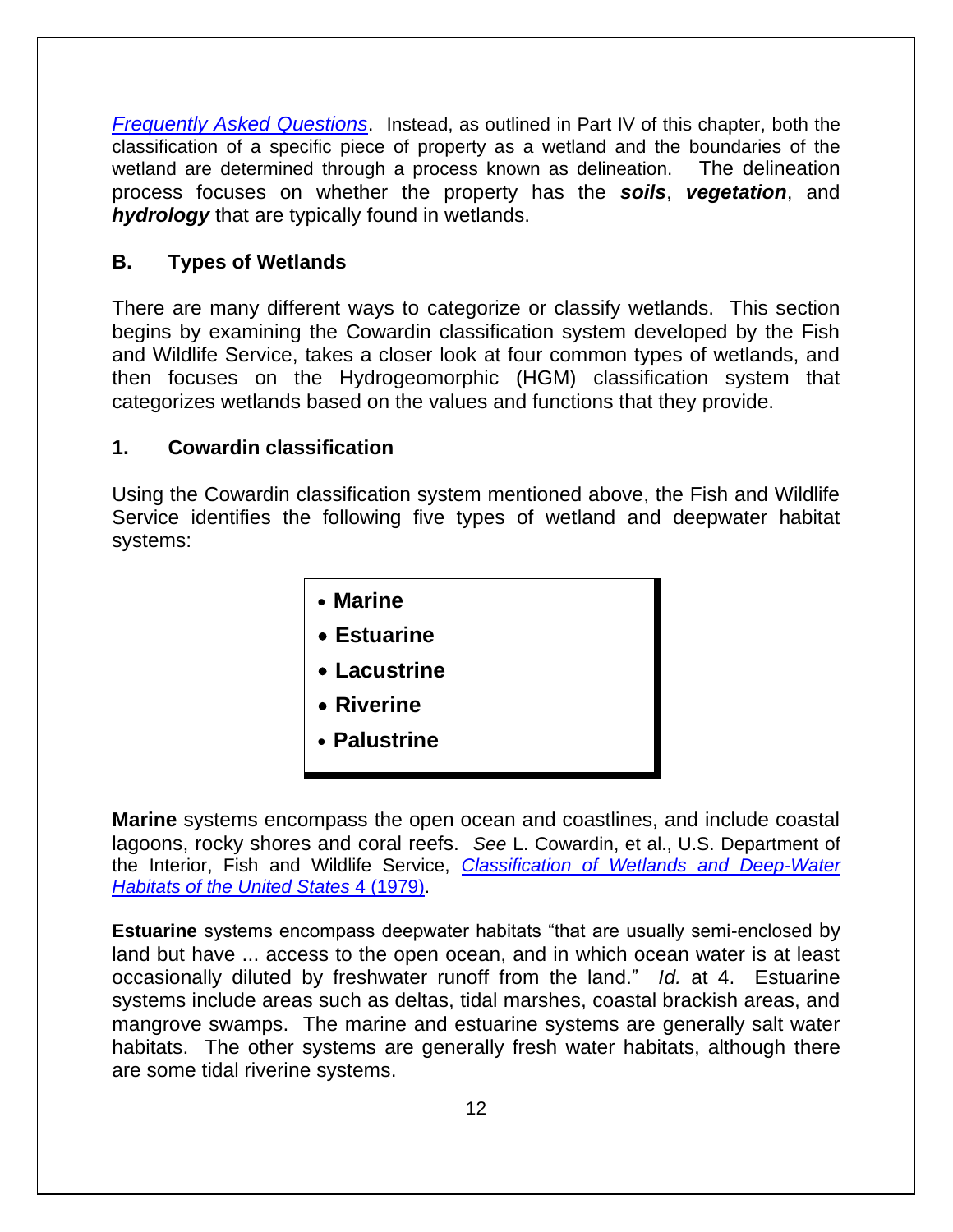For wetlands, **lacustrine** systems generally refer to wetlands associated with lakes and reservoirs. *Id.* at 9-10. Similarly, the wetlands included within **riverine** systems are generally wetlands associated with rivers and streams. *Id.* at 7-8. However, whether wetlands in or near rivers, lakes or streams fit within the lacustrine or palustrine categories, or another category, will depend on the amount of "trees, shrubs, persistent emergents, emergent mosses or lichens" in the wetlands. Riverine systems do not include wetlands dominated by those features, and lacustrine systems do not include wetlands where those features cover more than 30% of the wetlands. *Id.* at 7-10. Wetlands associated with rivers and lakes that do not fit within the lacustrine or riverine systems are included with the much broader final category of wetlands, the palustrine system. The **palustrine** system includes "all non-tidal wetlands dominated by trees, shrubs, persistent emergents, emergent mosses or lichens" and similar wetlands in some tidal areas. *Id.* at 10. The system includes marshes, swamps, bogs, fens, and prairies. *Id.* Most of the wetland acreage in the United States is within this category. According to a recent Fish and Wildlife Service report, in 2009, 88% of the wetlands in the conterminous United States were in the palustrine system. *See* [Stedman, S. & T.E. Dahl, National Oceanic](https://www.fws.gov/wetlands/Documents/Status-and-Trends-of-Wetlands-in-the-Conterminous-United-States-2004-to-2009.pdf) and Atmospheric [Administration, National Marine Fisheries Service and U.S. Department of the](https://www.fws.gov/wetlands/Documents/Status-and-Trends-of-Wetlands-in-the-Conterminous-United-States-2004-to-2009.pdf)  Interior, Fish and Wildlife Service, *[Status and Trends of Wetlands in the Coastal](https://www.fws.gov/wetlands/Documents/Status-and-Trends-of-Wetlands-in-the-Conterminous-United-States-2004-to-2009.pdf)  Watersheds of the Conterminous United States: 2004 to 2009 38 (2013).* 

#### **2. Marshes, Swamps, Bogs, and Fens**

Within the various wetland and deepwater habitat systems identified above, the most prevalent types of wetlands are marshes, swamps, bogs, and fens. The differences between those types of wetlands are described in the following sections.

#### **Marshes**

Marshes are wetlands that are characterized by soft stemmed herbaceous plants, such as cattails and pickerelweed, *see* Niering, *supra*, at 21, and are frequently or continually inundated with water. *See* [U.S. Environmental](http://water.epa.gov/type/wetlands/marsh.cfm)  [Protection Agency,](http://water.epa.gov/type/wetlands/marsh.cfm) *Marshes*. While some marshes may be fed by groundwater, marshes usually receive most of their water from surface water. *Id.* **Photo By [Jpaw1991](http://commons.wikimedia.org/wiki/File:Cattails.jpg) (Own work) [CC-BY-SA-3.0** 



**(http://creativecommons.org/licenses/by-sa/3.0)]**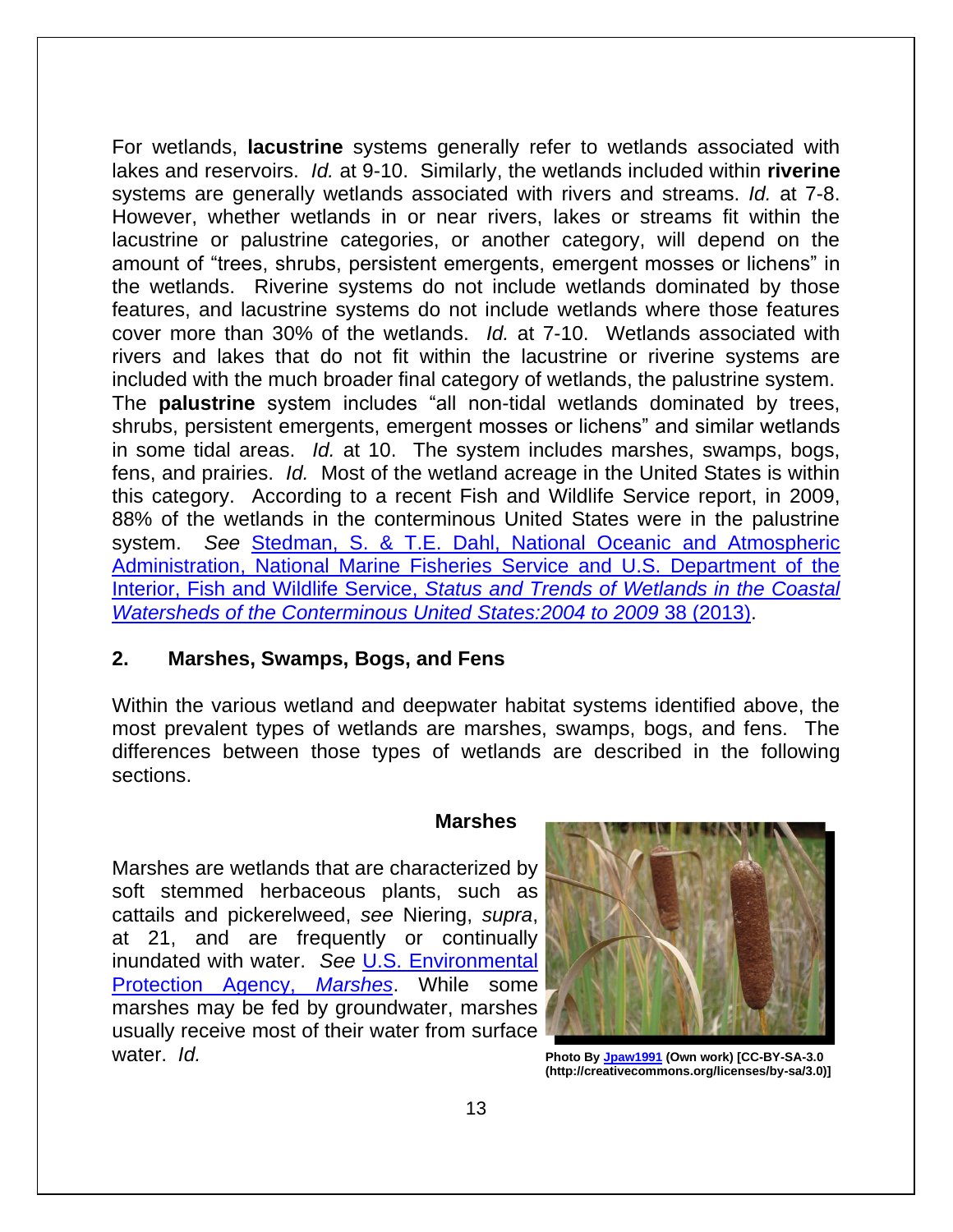**Tidal marshes** are most prevalent on the east coast of the United States and along the Gulf of Mexico . *Id.* **Non-tidal marshes** are "the most prevalent and widely distributed wetlands in North America." *Id.* Non-tidal marshes are often found in poorly drained depressions along streams and in the shallow water along lakes, rivers, and ponds. *Id.*

Included within the category of **non-tidal marshes** are *freshwater marshes, [wet](http://en.wikipedia.org/wiki/wet_meadow)  [meadows](http://en.wikipedia.org/wiki/wet_meadow)*, *[wet prairies,](https://www.flickr.com/photos/environmentflorida/2350692122/) [prairie potholes,](http://www.fws.gov/midwest/news/707.html) [vernal pools](http://en.wikipedia.org/wiki/Vernal_pool)* and *[playa lakes](http://water.epa.gov/type/wetlands/playa.cfm)*. **Wet meadows** commonly occur in poorly drained areas, resemble grasslands, and are generally drier than other marshes except during seasonal high water periods. *See* U.S. [Environmental Protection Agency,](http://water.epa.gov/type/wetlands/wmeadows.cfm) *Wet Meadows*. They frequently are found in agricultural areas. *Id.* **Wet prairies** are similar to wet meadows, but are wet for longer periods of time. *See* [U.S. Environmental](http://web.archive.org/web/20150418145219/http:/water.epa.gov/type/wetlands/upload/2004_10_25_wetlands_types.pdf) [Protection Agency, EPA-843-F-01-002b,](http://web.archive.org/web/20150418145219/http:/water.epa.gov/type/wetlands/upload/2004_10_25_wetlands_types.pdf) *Types of Wetlands* (Sept. 2001). **Prairie potholes** are depressional wetlands that are found most frequently in the upper midwest. *See* [U.S. Environmental Protection Agency,](http://water.epa.gov/type/wetlands/potholes.cfm) *Prairie Potholes*. Many species of migratory waterfowl rely on these wetlands for breeding and feeding. *Id.* **Vernal pools** are seasonal depressional wetlands found primarily on the west coast and in the glaciated areas of the northeast and midwest. *See* [U.S. Environmental Protection Agency,](http://water.epa.gov/type/wetlands/vernal.cfm) *Vernal Pools*. They are covered by shallow water during periods of the winter and spring, but may be dry for the summer and fall. *Id.* They are usually found in gently sloping grassland plains and usually overlay bedrock or a layer of hard clay. *Id.* **Playa lakes** are round hollows usually found in the southern high plains and are only present for short periods during the year. *See* [U.S. Environmental Protection Agency,](http://water.epa.gov/type/wetlands/playa.cfm) *Playa [Lakes](http://water.epa.gov/type/wetlands/playa.cfm)*. They are vital because they store water in a region of the country that receives very little rain and has no permanent rivers or streams. *Id.* 



**NPS Photo - [Wikimedia](http://commons.wikimedia.org/wiki/File:Big_thicket.jpg)**

#### **Swamps**

Swamps are wetlands dominated by woody plants, such as trees and shrubs. S*ee* Niering, *supra*, at 22. The soils are saturated during the growing season and standing water is not uncommon during certain times of the year. *See* [U.S. Environmental Protection Agency,](http://water.epa.gov/type/wetlands/swamp.cfm)  *[Swamps](http://water.epa.gov/type/wetlands/swamp.cfm)*. Swamps are generally divided into two types, **forested swamps** and **shrub swamps**, depending on the vegetation present. *Id.*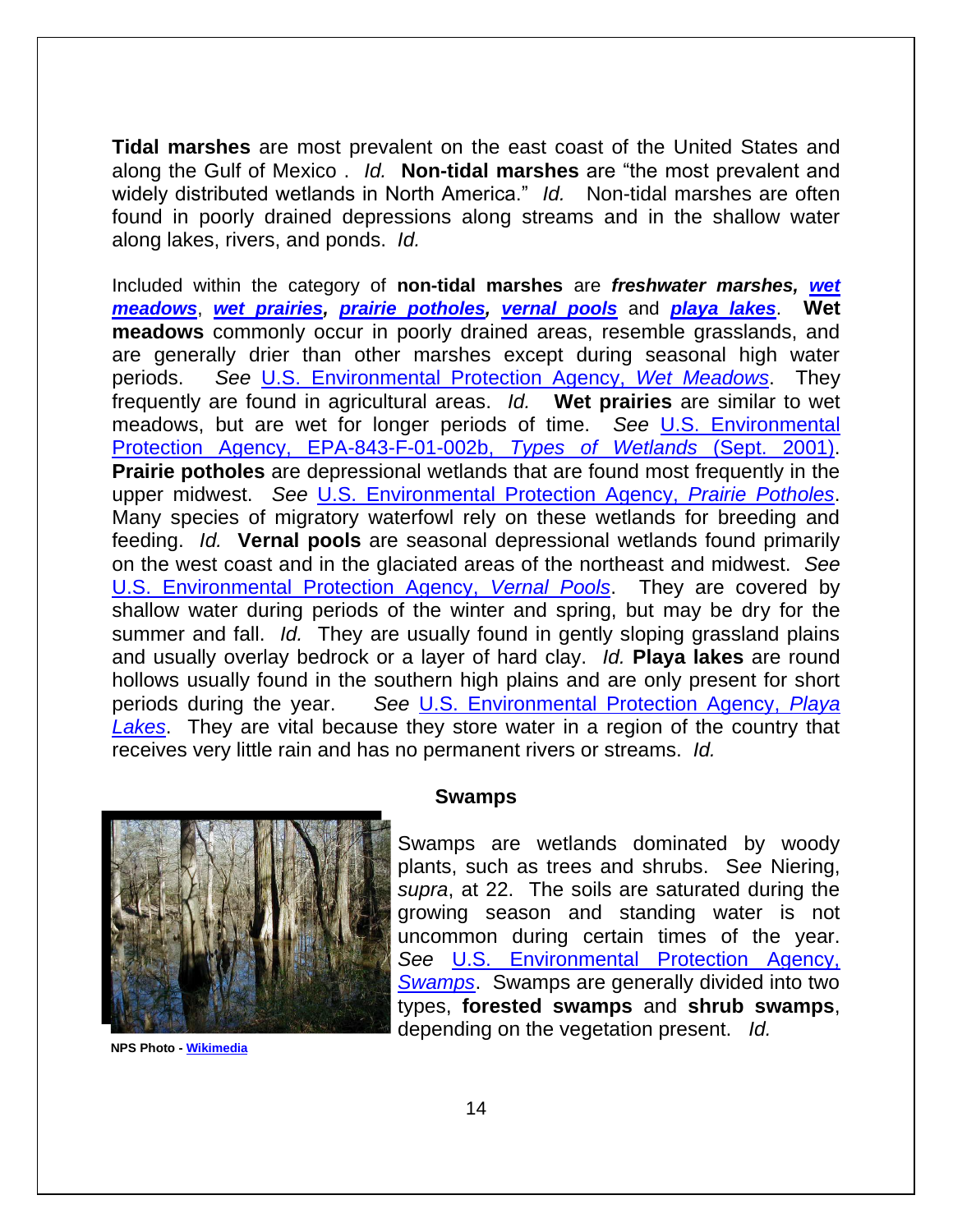Forested swamps are found throughout the United States and are frequently inundated with surface water from rivers and streams. *Id.* While they vary by geographic region, trees typically found in forested wetlands include red maple, white oak and bald cypress. *See* [U.S. Environmental Protection Agency, EPA-](http://web.archive.org/web/20150418145219/http:/water.epa.gov/type/wetlands/upload/2004_10_25_wetlands_types.pdf)843-F-01-002b, *[Types of Wetlands](http://web.archive.org/web/20150418145219/http:/water.epa.gov/type/wetlands/upload/2004_10_25_wetlands_types.pdf)* (Sept. 2001). Forested swamps in the south central United States are generally referred to as **bottomland hardwood swamps**.

**Shrub swamps** are similar to forested swamps and sometime found adjacent to them, but are dominated by shrub vegetation. See U.S. Environmental [Protection Agency,](http://water.epa.gov/type/wetlands/swamp.cfm) *Swamps*. They are often found along streams and in floodplains, although there are also tidal shrub swamps, including **mangrove swamps**. *Id.* 

# **Bogs and Fens**

**Bogs** are acidic peatlands, often covered by a blanket of sphagnum moss. See [U.S. Environmental Protection Agency,](http://water.epa.gov/type/wetlands/bog.cfm) *Bogs*. They are mostly found in the northeast and the Great Lakes region (**northern bogs**), although they can also be found in the southeast (**pocosins**) and receive most of their water from precipitation, as opposed to runoff, groundwater or streams. *Id.* Large amounts of carbon are stored in the peat deposits in bogs, so these wetlands play an important role in minimizing and adapting to climate change. *Id.* 

**Fens** also are peatlands, but receive water from groundwater as well as precipitation. See [U.S. Environmental Protection Agency,](http://water.epa.gov/type/wetlands/fen.cfm) *Fens*. Consequently, they are less acidic and have higher nutrient levels than bogs and can support a greater diversity of plants and animals. *Id.* 

# **3. Hydrogeomorphic (HGM) Classification**

The hydrogeomorphic (HGM) classification system is a system developed by the U.S. Army Corps of Engineers to classify wetlands and other aquatic systems based on their ability to perform various functions. The HGM system was originally developed in 1993 as a tool to classify wetlands based on their **location within a landscape** ("geomorphic setting" - i.e., location on a hillside, in a valley, adjacent to rivers) and their **hydrology** (based on the source of the water in the wetland, such as runoff, groundwater or precipitation; the flow rate of water; and the duration of water in the wetland). *See* [Mark M. Brinson, U.S.](https://wetlands.el.erdc.dren.mil/pdfs/wrpde4.pdf#view=fit&pagemode=none)  Army Corps of Engineers*[, Technical Report WRP-DE-4, A Hydrogeomorphic](https://wetlands.el.erdc.dren.mil/pdfs/wrpde4.pdf#view=fit&pagemode=none)*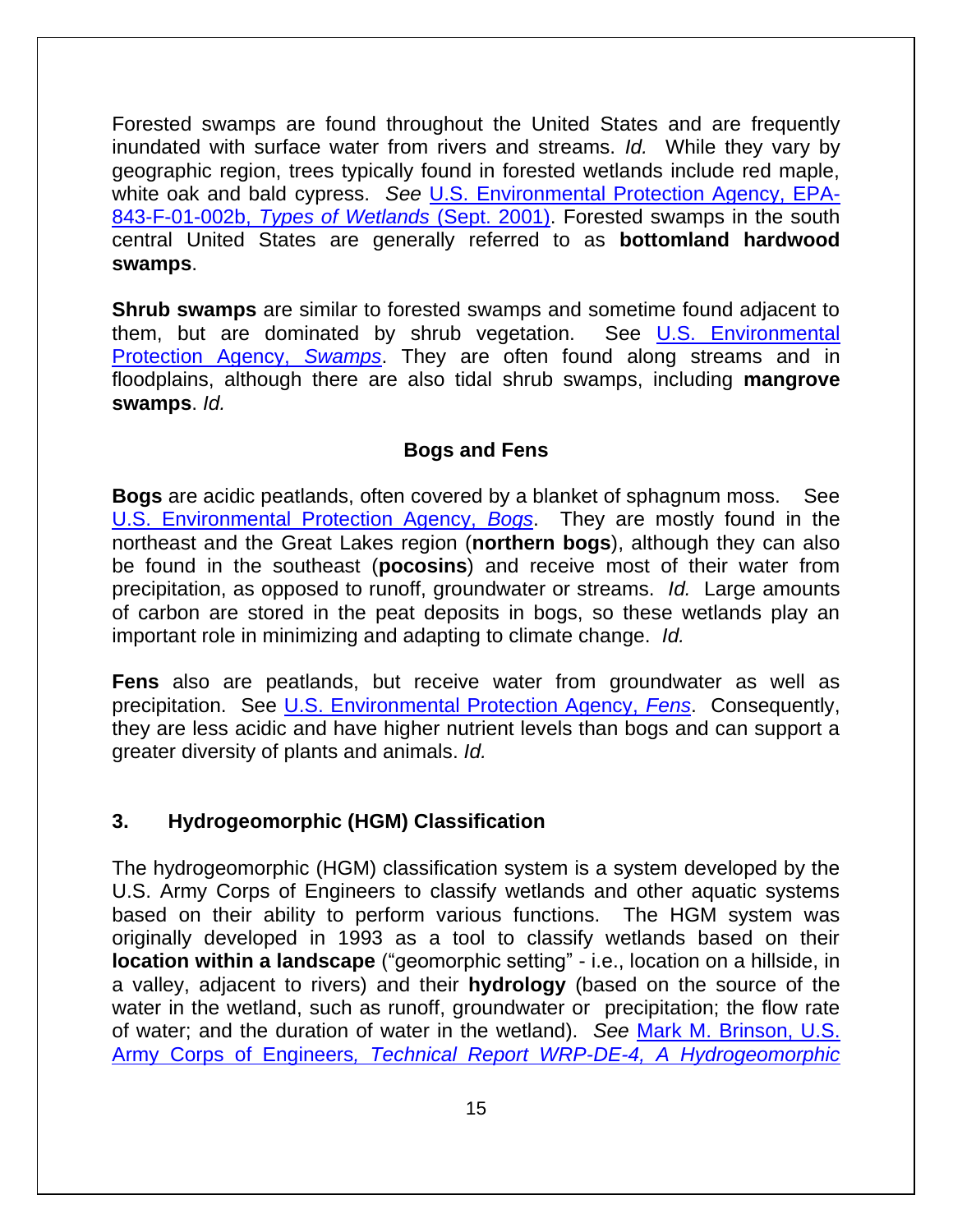*[Classification for Wetlands](https://wetlands.el.erdc.dren.mil/pdfs/wrpde4.pdf#view=fit&pagemode=none)* (Aug. 1993). It was expanded a few years later to focus on assessing the **functions** of wetlands, based on the original HGM classifications. *See* [R. Daniel Smith, U.S. Army Corps of Engineers,](https://wetlands.el.erdc.dren.mil/pdfs/wrpde9.pdf#view=fit&pagemode=none) *Technical [Report WRP-DE-9, An Approach for Assessing Wetland Functions Using](https://wetlands.el.erdc.dren.mil/pdfs/wrpde9.pdf#view=fit&pagemode=none)  [Hydrogeomorphic Classification, Reference Wetlands, and Functional Indices](https://wetlands.el.erdc.dren.mil/pdfs/wrpde9.pdf#view=fit&pagemode=none)*  [\(Oct. 1995\).](https://wetlands.el.erdc.dren.mil/pdfs/wrpde9.pdf#view=fit&pagemode=none) The HGM system was originally designed for use in the Clean Water Act section 404 permit program that the Corps administers, *see* Chapter 2 of this book, but, in 1997, most federal agencies that had jurisdiction over wetlands under various laws agreed to use the HGM system to assess wetland functions. *See* [U.S. Army Corps of Engineers,](http://www.epa.gov/cwa-404/national-action-plan-implement-hydrogeomorphic-approach-assessing-wetland-functions) *The National Action Plan to [Implement the Hydrogeomorphic Approach to Assessing Wetland Functions](http://www.epa.gov/cwa-404/national-action-plan-implement-hydrogeomorphic-approach-assessing-wetland-functions)*, 62 [Fed. Reg. 33607 \(June 20, 1997\).](http://www.epa.gov/cwa-404/national-action-plan-implement-hydrogeomorphic-approach-assessing-wetland-functions) Pursuant to that 1997 "National Action Plan", the Corps of Engineers has developed a series of regional guidebooks to explain the process for applying the system to various HGM classes across the United States. *See* [U.S. Army Corps of Engineers,](https://wetlands.el.erdc.dren.mil/guidebooks.cfm) *Guidebooks*.

The HGM classification system divides wetlands into the following seven classes:

- Depressional
- $\bullet$  Riverine
- Mineral Flats (Flats)
- Organic Flats (Extensive peatlands)
- Tidal Fringe
- Lacustrine Fringe
- Slopes

*See* U.S. Army Corps of Engineers, *[Hydrogeomorphic Approach for Assessing](https://wetlands.el.erdc.dren.mil/class.html)  [Wetlands Functions, Wetland Classifications](https://wetlands.el.erdc.dren.mil/class.html)*.

Some of the characteristics of the various types of systems and some of the types of wetlands included in each system, are identified in the chart on the following page: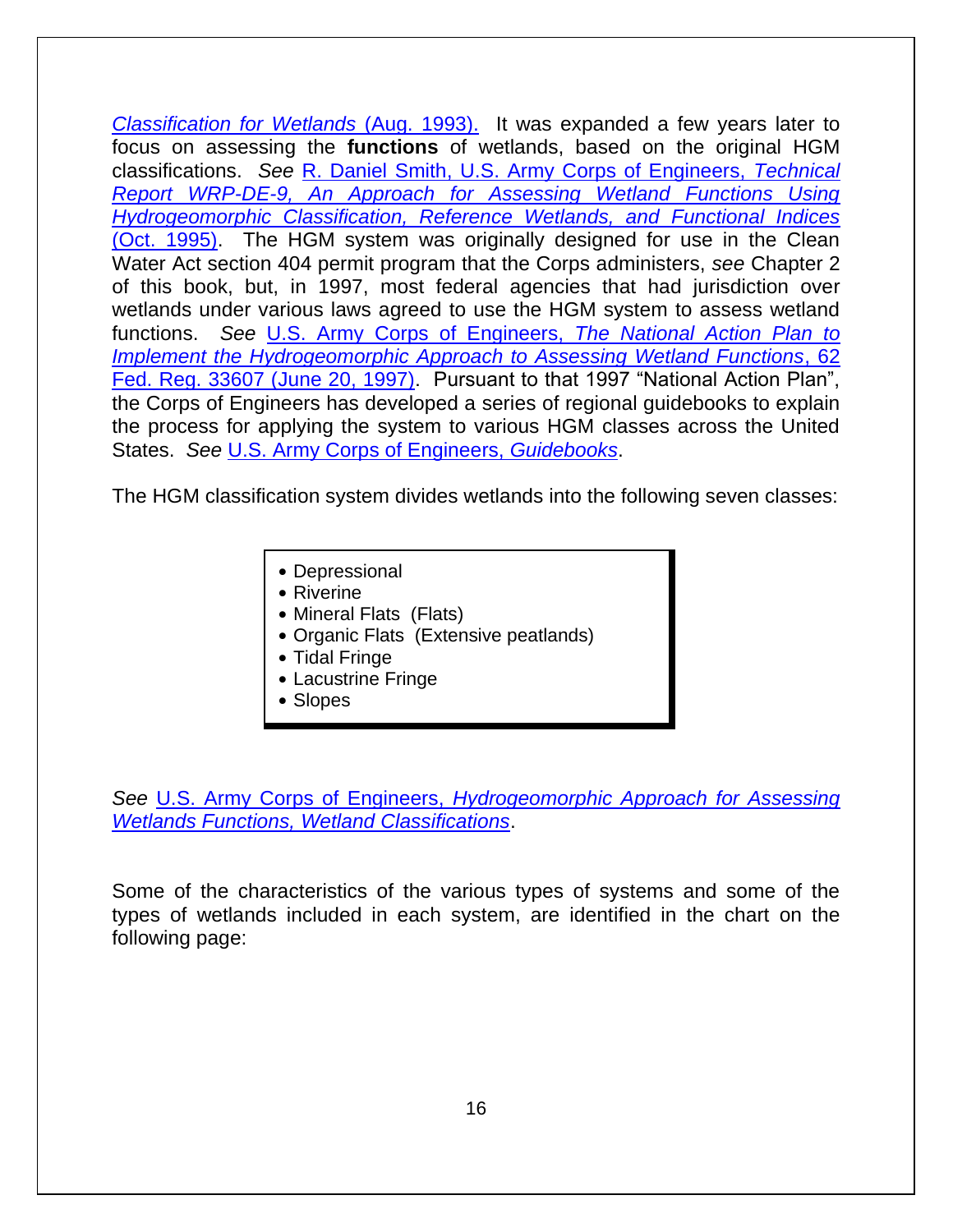| <b>HGM Type</b>               | <b>Characteristics</b>                                                                                                                                                                                                                                                     | <b>Typical Wetlands</b>                               |
|-------------------------------|----------------------------------------------------------------------------------------------------------------------------------------------------------------------------------------------------------------------------------------------------------------------------|-------------------------------------------------------|
| Depressional                  | Located in topographic depressions;<br>Fed by precipitation, surface water,<br>groundwater; Water flows toward the<br>center of the depression; Duration of<br>wetness varies from ephemeral to<br>perennial.                                                              | Prairie potholes,<br>playa lakes, and<br>vernal pools |
| <b>Riverine</b>               | Located in floodplains and riparian<br>corridors associated with stream<br>channels; Water source is primarily<br>overbank flow, with some groundwater<br>and other connections; Water flows out<br>to the channels during rainfall events<br>and after flooding.          | <b>Bottomland</b><br>hardwoods                        |
| <b>Mineral Flats</b>          | Located on slight slopes; Water source<br>is primarily precipitation; Water moves<br>slowly out of these wetlands.                                                                                                                                                         | Pine flatwoods                                        |
| <b>Extensive</b><br>peatlands | Located on flat interfluves or in<br>locations where depressions have filled<br>with peat; water source is primarily<br>precipitation; Water flows out through<br>overland flow and seepage to<br>groundwater.                                                             | Northern peatlands                                    |
| <b>Tidal Fringe</b>           | Located along the coast and in<br>estuaries; Tidal currents are the<br>predominant water source, although<br>groundwater and precipitation may be<br>additional sources; Bi-directional flow<br>of water between the wetlands and<br>tides; These wetlands are seldom dry. | Salt marsh                                            |
| Lacustrine<br><b>Fringe</b>   | Usually located adjacent to lakes<br>where the water table of the lake<br>maintains the wetland's water table;<br>Water sources include the lake,<br>precipitation and groundwater<br>discharge; Surface water flow is bi-<br>directional.                                 | Un-impounded<br>marshes bordering<br>the Great Lakes  |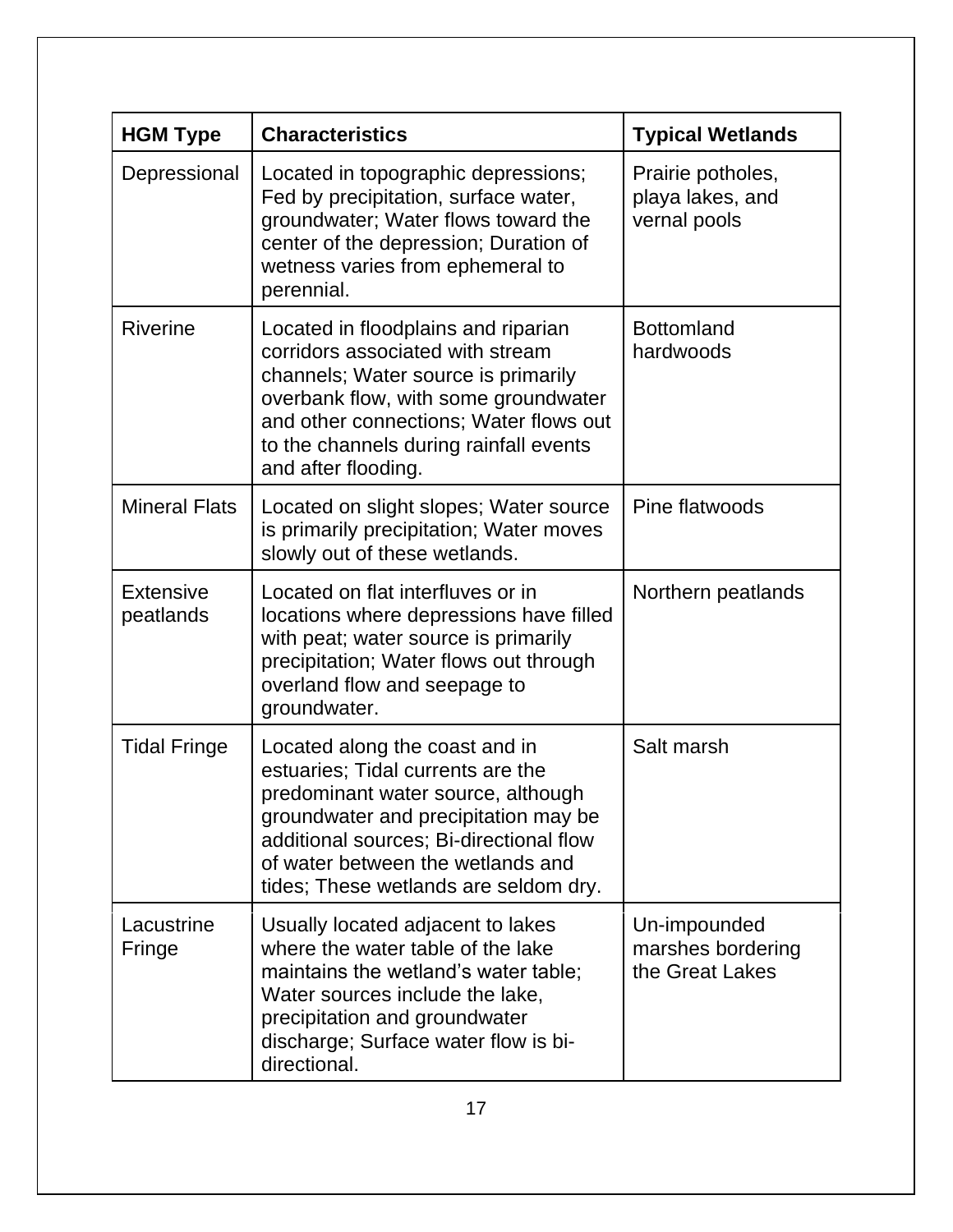| Slopes | Usually located on slight to steep<br>sloping land; Predominant water<br>source is groundwater and some<br>precipitation; Surface water generally<br>flows quickly downgradient and out of<br>the wetland. | Fens |
|--------|------------------------------------------------------------------------------------------------------------------------------------------------------------------------------------------------------------|------|
|--------|------------------------------------------------------------------------------------------------------------------------------------------------------------------------------------------------------------|------|

*See* U.S. Army Corps of Engineers, *[Hydrogeomorphic Approach for Assessing](https://wetlands.el.erdc.dren.mil/class.html)  [Wetlands Functions, Wetland Classifications](https://wetlands.el.erdc.dren.mil/class.html)*.

Since wetlands in the same HGM category have similar geomorphology (location within a landscape) and similar hydrology, they will generally perform similar functions. *See* Dennis W. Magee, *A Primer on Wetland Ecology, Wetlands Law and Policy: Understanding Section 404* 43-49 (Section of Environment, Energy and Resources, American Bar Association, 2005). For instance, because depressional wetlands trap more water than some other categories of wetlands, they may provide groundwater recharge functions that wetlands in other HGM categories, like slope wetlands, may not. *Id.* at 43-44. Similarly, because of their hydrology and geomorphology, lacustrine fringe wetlands serve a very important floodwater storage function, among other functions. *Id.* at 45-46. Tidal fringe wetlands can perform significant water quality functions, among other functions. *Id.* at 48-49. Since the wetlands within similar categories perform similar functions, the HGM classification system tailors assessment tools within each category to determine how well a specific wetland can perform the functions assessed for that category. *Id.* at 52-53.

# **RESOURCES**

[Cowardin Classification](http://www.fws.gov/wetlands/Documents/Classification-of-Wetlands-and-Deepwater-Habitats-of-the-United-States.pdf)  FWS Fact Sheets on Wetland and Deepwater Habitat Systems - [Marine,](http://www.fws.gov/wetlands/documents/classwet/marine.htm) [Estuarine,](http://www.fws.gov/wetlands/documents/classwet/estuarin.htm) [Riverine,](http://www.fws.gov/wetlands/documents/classwet/riverine.htm) [Lacustrine,](http://www.fws.gov/wetlands/documents/classwet/lacustri.htm) [Palustrine](http://www.fws.gov/wetlands/documents/classwet/palustri.htm) [Corps of Engineers HGM web page](http://el.erdc.usace.army.mil/wetlands/hgmhp.html)  [EPA Wetland Types web page](http://water.epa.gov/type/wetlands/types_index.cfm) 

# **III. Status and Trends**

At the end of the eighteenth century, it is estimated that there were approximately 392 million acres of wetlands in the United States, with 221 million acres in the lower 48 states. *See* [Dahl, T.E., U.S. Department of Interior, U.S. Fish and](http://www.fws.gov/wetlands/Documents/Wetlands-Losses-in-the-United-States-1780s-to-1980s.pdf)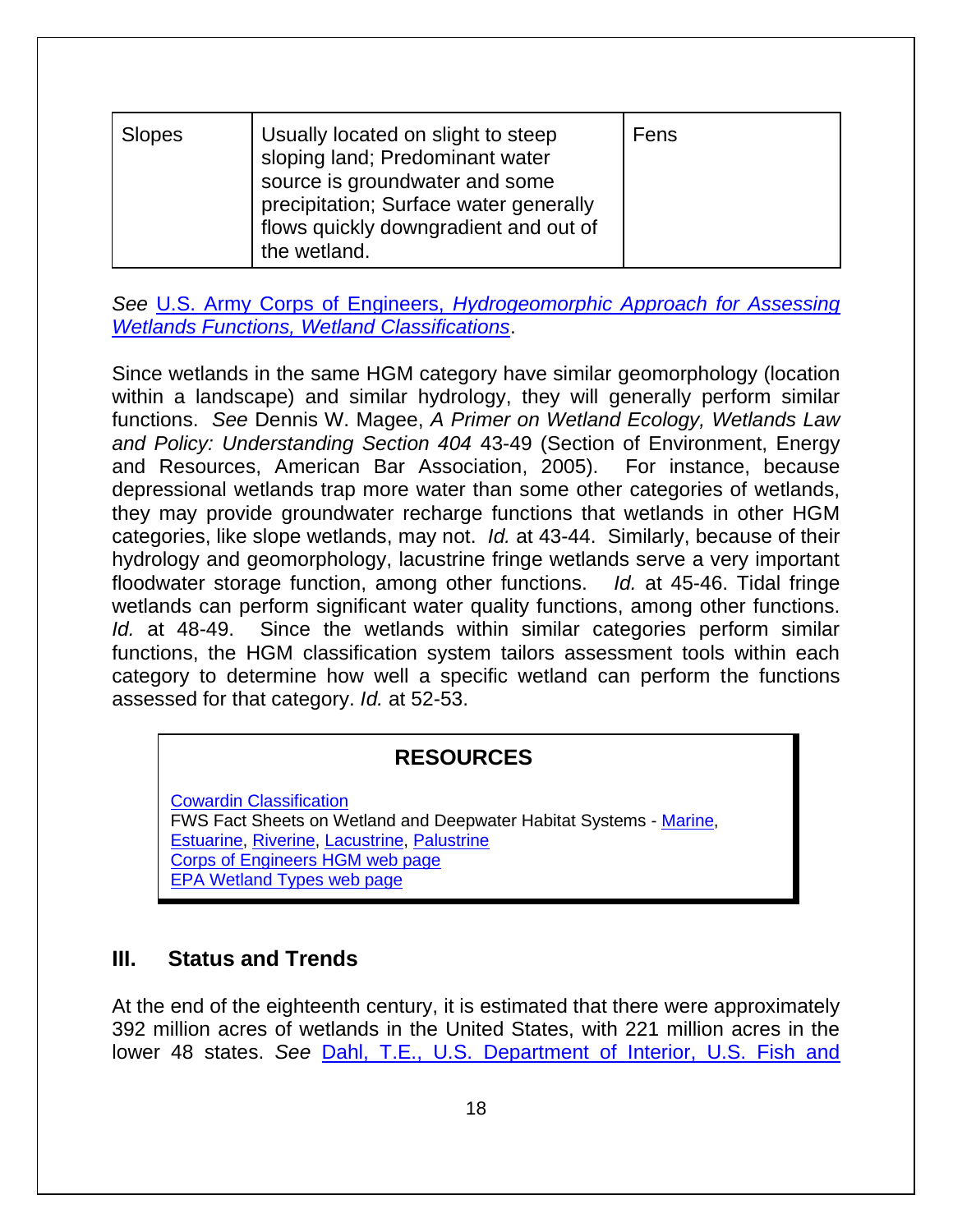Wildlife Service, *[Wetlands Losses in the United States: 1780s to 1980s](http://www.fws.gov/wetlands/Documents/Wetlands-Losses-in-the-United-States-1780s-to-1980s.pdf)* 1 (1990). By 1980, the Fish and Wildlife Service concluded that, after a "200 year history of wetland conversion", wetland acreage in the lower 48 states had declined by 53% to about 104 million acres. *Id.* Over that time period, therefore, about 585,000 acres of wetlands were lost every year. During that time period, California lost 90% of its wetlands, 10 states (Arkansas, California, Connecticut, Illinois, Indiana, Iowa. Kentucky. Maryland, Missouri, and Ohio) lost 70% or more of their wetlands, and 22 states lost at least 50% of their wetlands. *Id.* at 3-5. Except for Alaska, Hawaii, and New Hampshire, every other state lost at least 20% of their wetlands during that time period. *Id.* An overwhelming percentage of those losses occurred before the 1950s, as a 1983 Fish And Wildlife Service report found that there were 108.1 million acres of wetlands in the lower 48 states in the 1950s. *See* [U.S. Department of Interior, U.S. Fish and Wildlife](http://www.fws.gov/wetlands/Documents/Status-and-Trends-of-Wetlands-and-Deepwater-Habitats-in-the-Conterminous-United-States-1950s-to-1970s.pdf)  Service, *[Status and Trends of Wetlands and Deepwater Habitats in the](http://www.fws.gov/wetlands/Documents/Status-and-Trends-of-Wetlands-and-Deepwater-Habitats-in-the-Conterminous-United-States-1950s-to-1970s.pdf)  [Conterminous United States: 1950s to 1970s](http://www.fws.gov/wetlands/Documents/Status-and-Trends-of-Wetlands-and-Deepwater-Habitats-in-the-Conterminous-United-States-1950s-to-1970s.pdf)* 3 (Apr. 1983). That report also determined that the rate of wetland losses between the 1950s and 1970s was 458,000 acres per year. *Id.* In a follow-up survey, the Fish and Wildlife Service determined that the rate of wetland loss has decreased, between the mid-1980s through mid-1990s, to 290,000 acres per year. *See* [Dahl, T.E. & C.E. Johnson,](http://www.fws.gov/wetlands/Documents/Wetlands-Status-and-Trends-in-the-Conterminous-United-States-Mid-1970s-to-Mid-1980s.pdf)  [U.S. Department of the Interior, U.S. Fish and Wildlife Service,](http://www.fws.gov/wetlands/Documents/Wetlands-Status-and-Trends-in-the-Conterminous-United-States-Mid-1970s-to-Mid-1980s.pdf) *Status and Trends [of Wetlands in the Conterminous United States: Mid·1970s to Mid·l980s](http://www.fws.gov/wetlands/Documents/Wetlands-Status-and-Trends-in-the-Conterminous-United-States-Mid-1970s-to-Mid-1980s.pdf)* 3 [\(1991\).](http://www.fws.gov/wetlands/Documents/Wetlands-Status-and-Trends-in-the-Conterminous-United-States-Mid-1970s-to-Mid-1980s.pdf)

The Fish and Wildlife Service has continued to conduct periodic surveys of the status of wetland acreage in the United States and, in a report issued in 2000, concluded that the rate of wetland loss declined, during the period from 1986- 1997, to 58,500 acres per year, and that 105.5 million acres of wetlands remained in the conterminous United States in 1997. *See* [Dahl, T.E., U.S.](http://www.fws.gov/wetlands/Documents/Status-and-Trends-of-Wetlands-in-the-Conterminous-United-States-1986-to-1997.pdf)  [Department of the Interior, U.S. Fish and Wildlife Service,](http://www.fws.gov/wetlands/Documents/Status-and-Trends-of-Wetlands-in-the-Conterminous-United-States-1986-to-1997.pdf) *Status and Trends of [Wetlands in the Conterminous United States:1986 to 1997](http://www.fws.gov/wetlands/Documents/Status-and-Trends-of-Wetlands-in-the-Conterminous-United-States-1986-to-1997.pdf)* 9 (2000). Ninety-five percent of the remaining wetlands, at that time, were inland freshwater wetlands, while five percent were estuarine and saltwater wetlands. *Id.* at 10. Ninety-eight percent of the wetland losses during the study period were losses to freshwater wetlands. *Id.* The study suggested that the overall decline in the rate of wetland losses was due to "implementation and enforcement of wetland protection measures and elimination of some incentives for wetland drainage", among other factors. *Id.* For the first time, that study also attempted to identify the types of activities that contributed to the wetland losses. Thirty percent of the wetland losses during the study period were attributed to urban development, twenty-six percent were attributed to agriculture, twenty three percent to silviculture, and 21 percent to rural development. *Id.* at 11. Road construction is a major factor in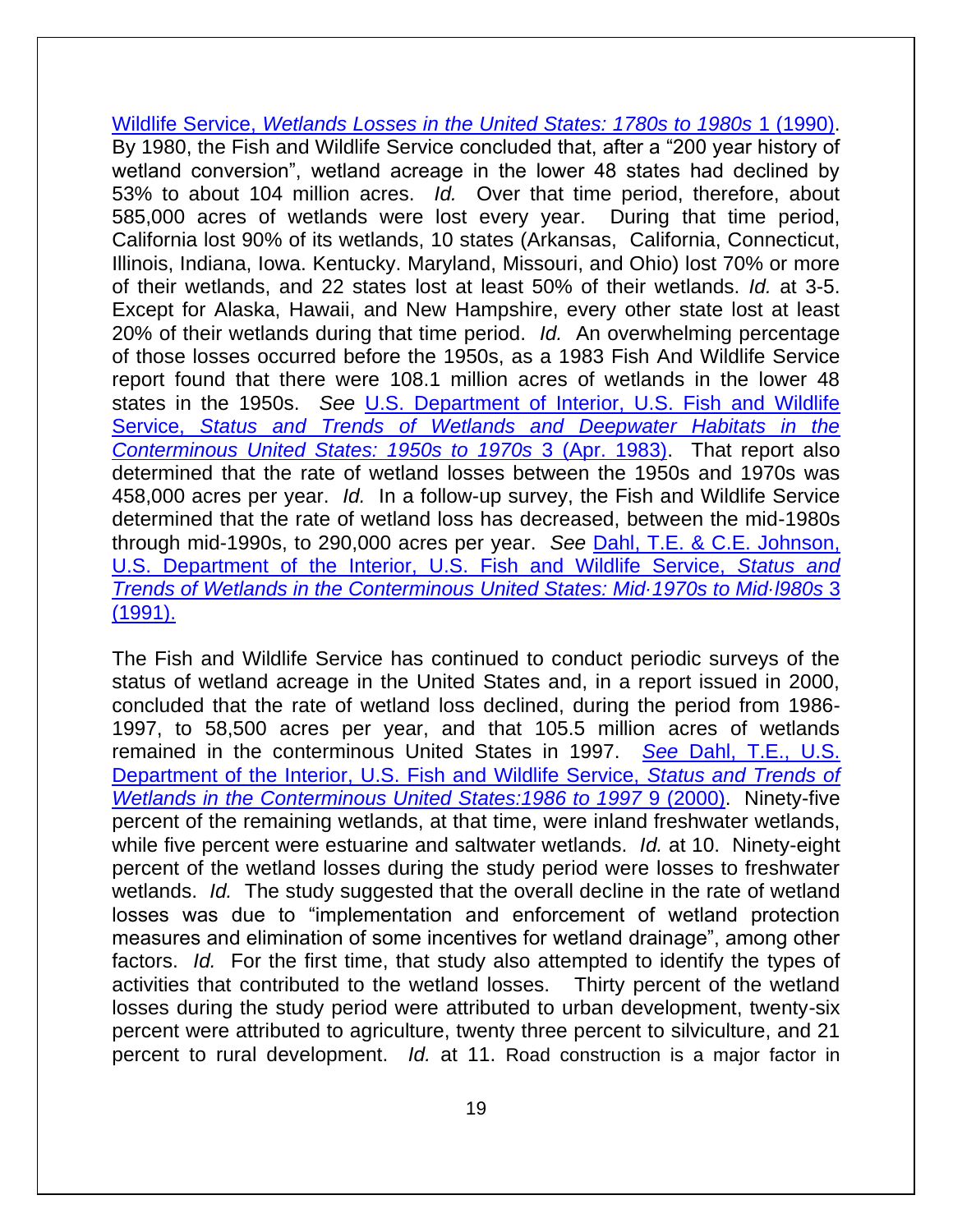wetland conversion, as it often entails the placement of fill material in wetlands *and* it opens up previously inaccessible areas, wetland and otherwise, to development. *See*  Royal C. Gardner, *Lawyers, Swamps, and Money* 95 (Island Press 2009). To serve a growing population, energy exploration, including offshore exploration and mountaintop removal mining, has also grown as a source of wetland destruction. *Id.* at 96.

In 2005, the Fish and Wildlife Service released a report that found, for the first time, that wetland acreage in the conterminous United States was increasing. *See* [Dahl, T.E., U.S. Department of the Interior, U.S. Fish and Wildlife Service,](http://www.fws.gov/wetlands/Documents/Status-and-Trends-of-Wetlands-in-the-Conterminous-United-States-1998-to-2004.pdf) *[Status and Trends of Wetlands in the Conterminous United States:1998 to 2004](http://www.fws.gov/wetlands/Documents/Status-and-Trends-of-Wetlands-in-the-Conterminous-United-States-1998-to-2004.pdf)* [\(2005\).](http://www.fws.gov/wetlands/Documents/Status-and-Trends-of-Wetlands-in-the-Conterminous-United-States-1998-to-2004.pdf) The study found that there were 107.7 million acres of wetlands in the conterminous United States in 2004, and that wetland acreage increased by 32,000 acres per year between 1998 and 2004. *Id.* at 16. The report suggested that the net gains in wetland acreage were due to "wetlands created, enhanced or restored through regulatory and nonregulatory restoration programs." *Id.* at 16. More specifically, though, the report indicated that most of the gains during the study period were due to the restoration and creation of freshwater ponds through agricultural conservation programs, and that the ponds "would not be expected to provide the same range of wetland values and functions as a vegetated freshwater wetland. *Id.* The authors of the study indicated, at the outset of the report, that "[o]n Earth Day 2004, President Bush announced a wetlands initiative that established a federal policy beyond "no net loss" of wetlands, [which] ... seeks to attain an overall increase in the quality and quantity of wetlands [and that] ... [t]he President set a goal of restoring, improving and protecting more than 3 million acres ... in five years." *Id.* at 15. The authors indicated that the report provided some data regarding the progress being made to meet the goals regarding the increase in quantity of wetlands, but that the report did "not assess the quality or condition of the nation's wetlands." Indeed, none of the previous reports assessed the quality or condition of the wetlands either. All of the reports focused simply on the quantity of wetland acreage lost.

In the most recent study of wetland status and trends, the Fish and Wildlife Service found that there was a small, but statistically insignificant, difference between wetland acreage in the conterminous United States between 2004 and 2009, with overall acreage declining by 62,300 acres (or 13,800 acres per year over the 4.5 year study period). " *See* [Dahl, T.E., U.S. Department of the](http://www.fws.gov/wetlands/Documents/Status-and-Trends-of-Wetlands-in-the-Conterminous-United-States-2004-to-2009.pdf)  [Interior, U.S. Fish and Wildlife Service,](http://www.fws.gov/wetlands/Documents/Status-and-Trends-of-Wetlands-in-the-Conterminous-United-States-2004-to-2009.pdf) *Status and Trends of Wetlands in the [Conterminous United States:2004 to 2009](http://www.fws.gov/wetlands/Documents/Status-and-Trends-of-Wetlands-in-the-Conterminous-United-States-2004-to-2009.pdf)* 15-16 (2011). As in several previous studies, ninety-five percent of the wetlands identified were freshwater wetlands and five percent were marine or estuarine wetlands. *Id.* at 16. Freshwater pond acreage continued to grow, although more slowly than in the prior report, and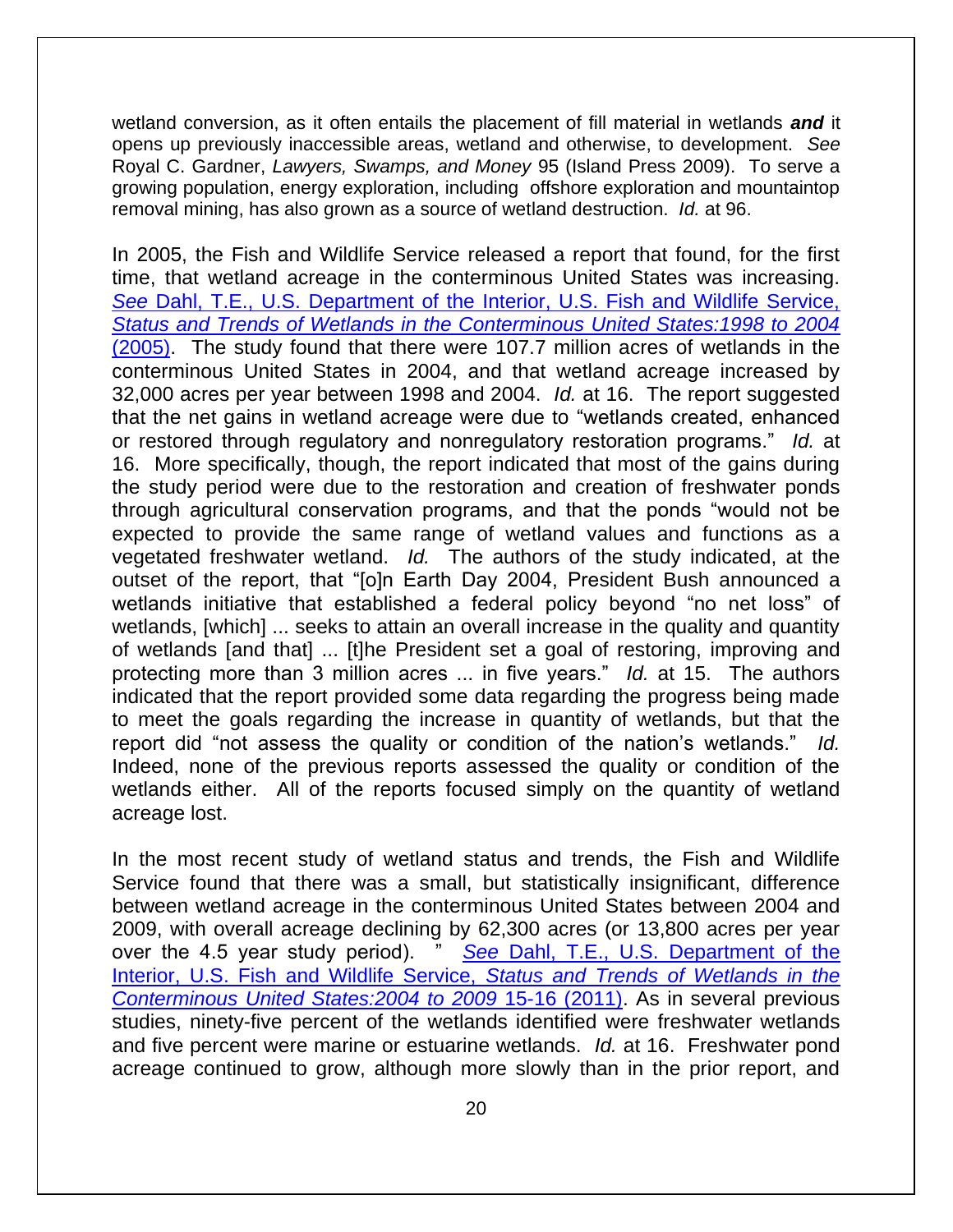forested wetlands "sustained their largest losses since the 1974 to 1985 time period." *Id.* at 16. While the authors indicated that the report did not draw conclusions regarding trends in the quality or condition of wetlands, they wrote, "The cumulative effects of losses in the freshwater system have had consequences for hydrologic and ecosystem connectivity. In certain regions, profound reductions in wetland extent have resulted in habitat loss, fragmentation, and limited opportunities for reestablishment and watershed rehabilitation." *Id.* 

Although the rate of wetland loss in the conterminous United States may have leveled off, in some regions, the rate of wetland loss continues to increase. In addition to the reports that focus on wetland acreage in the conterminous United States, the Fish and Wildlife Service has partnered with the National Oceanic and Atmospheric Administration to examine wetland trends in coastal watersheds. Significantly, the agencies found that, during the 1998-2004 time period, the coastal watersheds of the eastern United States lost about 59,000 acres of wetlands each year, at a time when the Fish and Wildlife Service study above was indicating that there was an overall net increase of 32,000 acres of wetlands per year. *See* [Stedman, S. & T.E. Dahl, National Oceanic and](http://www.fws.gov/wetlands/Documents/Status-and-Trends-of-Wetlands-in-the-Coastal-Watersheds-of-the-Eastern-United-States-1998-to-2004.pdf)  [Atmospheric Administration, National Marine Fisheries Service and U.S.](http://www.fws.gov/wetlands/Documents/Status-and-Trends-of-Wetlands-in-the-Coastal-Watersheds-of-the-Eastern-United-States-1998-to-2004.pdf)  [Department of the Interior, Fish and Wildlife Service,](http://www.fws.gov/wetlands/Documents/Status-and-Trends-of-Wetlands-in-the-Coastal-Watersheds-of-the-Eastern-United-States-1998-to-2004.pdf) *Status and Trends of [Wetlands in the Coastal Watersheds of the Eastern United States:1998 to 2004](http://www.fws.gov/wetlands/Documents/Status-and-Trends-of-Wetlands-in-the-Coastal-Watersheds-of-the-Eastern-United-States-1998-to-2004.pdf)* 5 [\(2008\).](http://www.fws.gov/wetlands/Documents/Status-and-Trends-of-Wetlands-in-the-Coastal-Watersheds-of-the-Eastern-United-States-1998-to-2004.pdf) In a more recent report, the agencies concluded that wetland acreage in the coastal watersheds of the United States declined by 360,720 acres between 2004 and 2009, for an average loss of 80,160 acres per year. *See* [Stedman, S.](https://www.fws.gov/wetlands/Documents/Status-and-Trends-of-Wetlands-in-the-Conterminous-United-States-2004-to-2009.pdf)  [& T.E. Dahl, National Oceanic and Atmospheric Administration, National Marine](https://www.fws.gov/wetlands/Documents/Status-and-Trends-of-Wetlands-in-the-Conterminous-United-States-2004-to-2009.pdf)  [Fisheries Service and U.S. Department of the Interior, Fish and Wildlife Service,](https://www.fws.gov/wetlands/Documents/Status-and-Trends-of-Wetlands-in-the-Conterminous-United-States-2004-to-2009.pdf)  *[Status and Trends of Wetlands in the Coastal Watersheds of the Conterminous](https://www.fws.gov/wetlands/Documents/Status-and-Trends-of-Wetlands-in-the-Conterminous-United-States-2004-to-2009.pdf)  [United States:2004 to 2009](https://www.fws.gov/wetlands/Documents/Status-and-Trends-of-Wetlands-in-the-Conterminous-United-States-2004-to-2009.pdf)* 2 (2013). That represented a 25% increase in the rate of wetland loss when compared to data for the region between 1998 and 2004. *Id.* The greatest losses in acreage are occurring in the Gulf of Mexico and Atlantic regions, with smaller losses along the Pacific coast and net gains in the Great Lakes region. *Id.* at 20. The authors of the report noted that "wetland reestablishment in coastal watersheds has lagged behind reestablishment rates observed nationally [and that] ... [a] strategy of achieving "no net loss" by offsetting wetland acreage losses with wetland creation or reestablishment does not appear to be effective in the coastal watersheds as wetland losses have increased in some coastal regions." *Id.* at 3.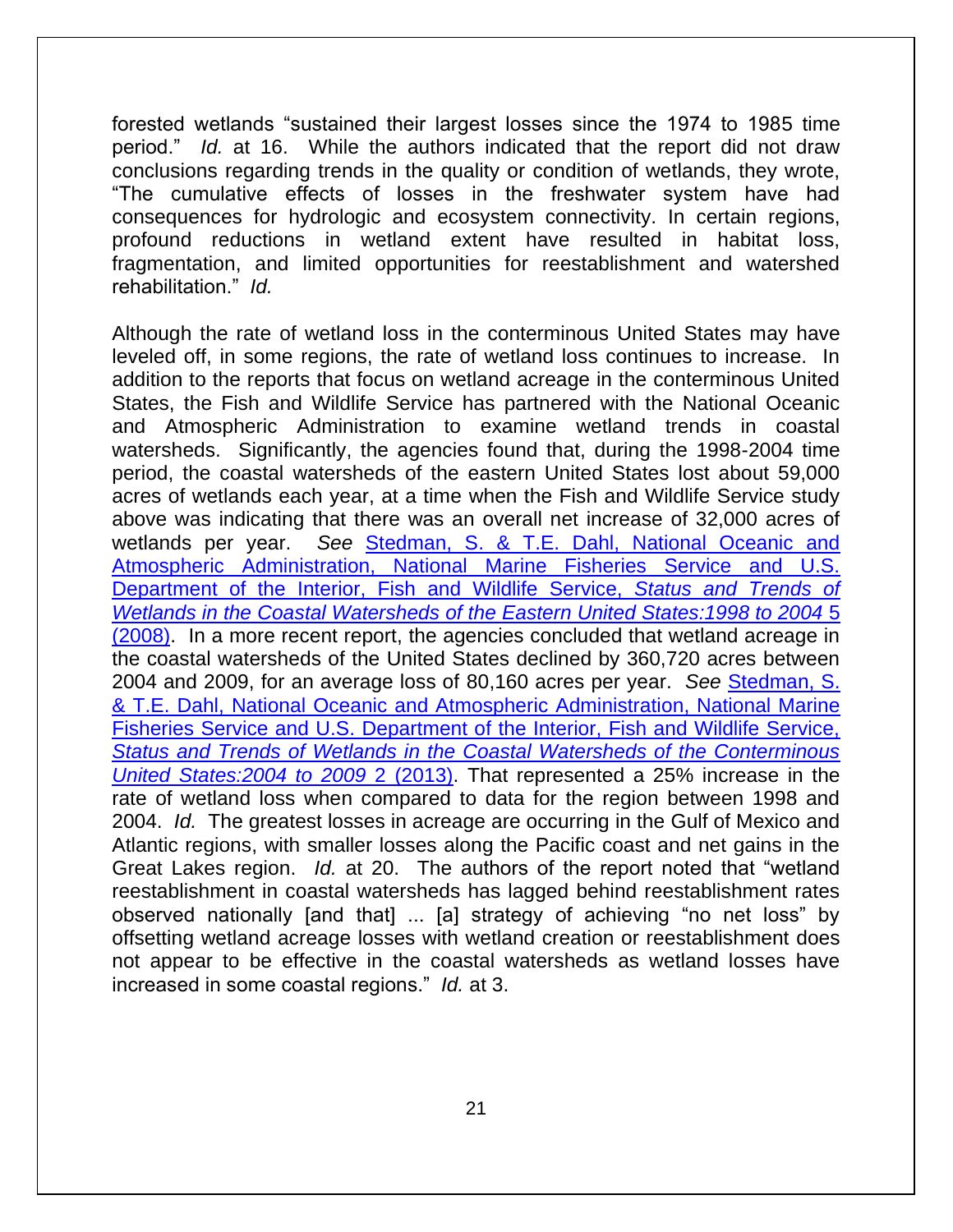# **Questions and Comments**

- 1. *No net loss ...*: In 1987, the Conservation Foundation convened a National Wetlands Policy Forum, which developed a set of consensus recommendations on protecting and managing wetlands. One of the recommendations was that the national policy be guided by a goal of "no overall net loss" of the nation's wetlands and a long term goal to increase the quantity and quality of the nation's wetlands. *See* [Julie M. Sibbing,](https://www.nwf.org/~/media/PDFs/Wildlife/Nowhere_Near_No-Net-Loss.pdf)  National Wildlife Federation, *[Nowhere Near No Net Loss.](https://www.nwf.org/~/media/PDFs/Wildlife/Nowhere_Near_No-Net-Loss.pdf)* President George H.W. Bush endorsed the policy of "no net loss" of wetlands in 1989 and Presidents Clinton and George W. Bush endorsed the policy and expanded it in their administrations to achieve increases in wetland acreage. Note, though, that "no net loss" focuses not just on loss of acreage of wetlands, but on loss of the quality of wetlands - the values and functions. Why have most of the federal government studies focused solely on wetland acreage? EPA and the Fish and Wildlife Service recently completed a National Wetland Condition Assessment to determine the quality of our nation's wetlands. *See* [U.S. Environmental Protection](http://water.epa.gov/type/wetlands/assessment/survey/)  [Agency, National Wetland Condition Assessment.](http://water.epa.gov/type/wetlands/assessment/survey/) Will this tool help the agencies determine whether the quality of the nation's wetlands has degraded in the last 50-100 years? The next 50-100 years?
- 2. The 2005 Fish and Wildlife report indicated that net wetland acreage in the United States had increased between 1998 and 2004. Much of the net growth was attributable to projects to create or restore ponds and other wetlands on agricultural lands. Should the increase in acreage be viewed as a success? When compared to the values and functions provided by the wetlands lost? When compared to the losses of other types of wetlands, such as coastal wetlands, where restoration projects did not outpace conversion projects?
- 3. *Mission Accomplished?:* In 2008, President George W. Bush released a report indicating that more than 3.6 million acres of wetlands had been restored, protected or preserved as part of an initiative that he announced in 2004 to create, improve or protect at least 3 million acres of wetlands by 2009. *See* [Office of the President, Council on environmental Quality,](http://www.fws.gov/wetlands/Documents%5CConserving-Americas-Wetlands-2008-Four-Years-of-Partnering-Resulted-in-Accomplishing-the-Presidents-Goal.pdf)  *[Conserving America's Wetlands 2008: Four Years of Progress](http://www.fws.gov/wetlands/Documents%5CConserving-Americas-Wetlands-2008-Four-Years-of-Partnering-Resulted-in-Accomplishing-the-Presidents-Goal.pdf)  [Implementing the President's Goal](http://www.fws.gov/wetlands/Documents%5CConserving-Americas-Wetlands-2008-Four-Years-of-Partnering-Resulted-in-Accomplishing-the-Presidents-Goal.pdf)* (April 2008). Environmental groups criticized the report because it did not quantify wetland losses during the corresponding period, or indicate whether the actions resulted in any net gain of acreage, let alone values or functions.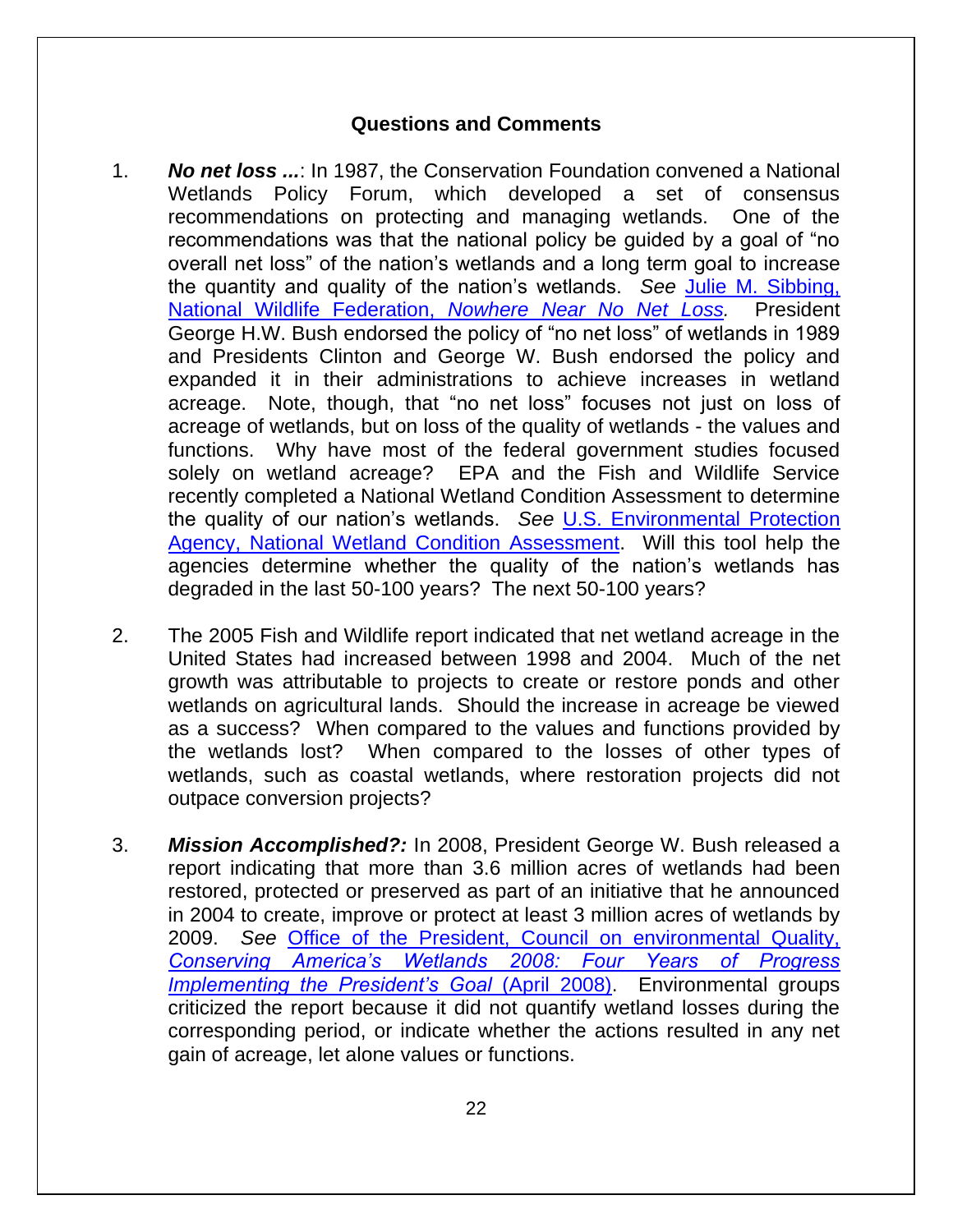- 4. The Natural Resources Conservation Service (NRCS), within the U.S. Department of Agriculture, also collects and analyzes data relating to wetland acreage as part of its National Resources Inventory. *See* [U.S.](http://www.nrcs.usda.gov/wps/portal/nrcs/main/national/technical/nra/nri/)  [Department of Agriculture, Natural Resources Conservation Service,](http://www.nrcs.usda.gov/wps/portal/nrcs/main/national/technical/nra/nri/)  *[National Resources Inventory](http://www.nrcs.usda.gov/wps/portal/nrcs/main/national/technical/nra/nri/)*. It relies on the same classification system for wetlands as the Fish and Wildlife Service, but the study only examines resources on non-federal land in the conterminous United States. *Se[e](http://www.nrcs.usda.gov/Internet/FSE_DOCUMENTS/stelprdb1117255.pdf)* [U.S. Department of Agriculture, Natural Resources Conservation Service,](http://www.nrcs.usda.gov/Internet/FSE_DOCUMENTS/stelprdb1117255.pdf)  2007 *[Natural Resources Inventory: Wetlands](http://www.nrcs.usda.gov/Internet/FSE_DOCUMENTS/stelprdb1117255.pdf)* 1 (2013). In addition, the study periods are different from the study periods used by the Fish and Wildlife Service. *Id.* Consequently, it is difficult to compare the data from the NRCS and FWS studies. NRCS did, however, find net increases in wetland acreage between 1997 and 2002, and between 2002 and 2007. *Id.* at 5.
- 5. It is estimated that 75% of the remaining wetlands in the lower 48 states are on private lands. *See* [U.S. Environmental Protection Agency,](https://www.envirolawteachers.com/land-trusts.html)  [Wetlands Protection: Partnering with Land Trusts.](https://www.envirolawteachers.com/land-trusts.html) What impacts might that have for regulatory and legislative policy-making?

# **IV. Wetland Delineation**

While Part II of this chapter focused on the classification systems that are used to categorize wetlands, this part examines the "delineation" process that is used to determine whether property is a wetland and to determine the physical boundaries of wetlands. With the exception of the Natural Resources Conservation Service, the federal agencies that regulate wetlands follow procedures in a 1987 technical manual developed by the Army Corps of Engineers to delineate wetlands. *See* [U.S. Army](https://www.cpe.rutgers.edu/Wetlands/1987-Army-Corps-Wetlands-Delineation-Manual.pdf)  [Corps of Engineers, Wetlands Research Technical Report Y-87-1, Corps of Engineers](https://www.cpe.rutgers.edu/Wetlands/1987-Army-Corps-Wetlands-Delineation-Manual.pdf)  [Wetlands Delineation Manual \(1987\) \[hereinafter "1987 Corps Delineation Manual"\].](https://www.cpe.rutgers.edu/Wetlands/1987-Army-Corps-Wetlands-Delineation-Manual.pdf)

The agencies focus on three characteristics of wetlands to determine whether property is a wetland - **vegetation**, **soils** and **hydrology**. *Id.* ¶ 26(b). Except when an area has been altered or in a few other unusual circumstances, positive indicators of all three characteristics must be present for an area to be delineated as a wetland. *Id.* ¶ 26(c). Thus, an area that has wetland vegetation and wetland hydrology, but not wetland soils, will normally not be a wetland. Since vegetation, soils and hydrology differ throughout the country, the Corps has also developed supplements to the 1987 delineation manual that provide guidance on delineating wetlands in 10 different geographic regions. *See* U.S. Army Corps of Engineers, *[Regional Supplements to the Corps Delineation Manual](http://www.usace.army.mil/Missions/CivilWorks/RegulatoryProgramandPermits/reg_supp.aspx)*.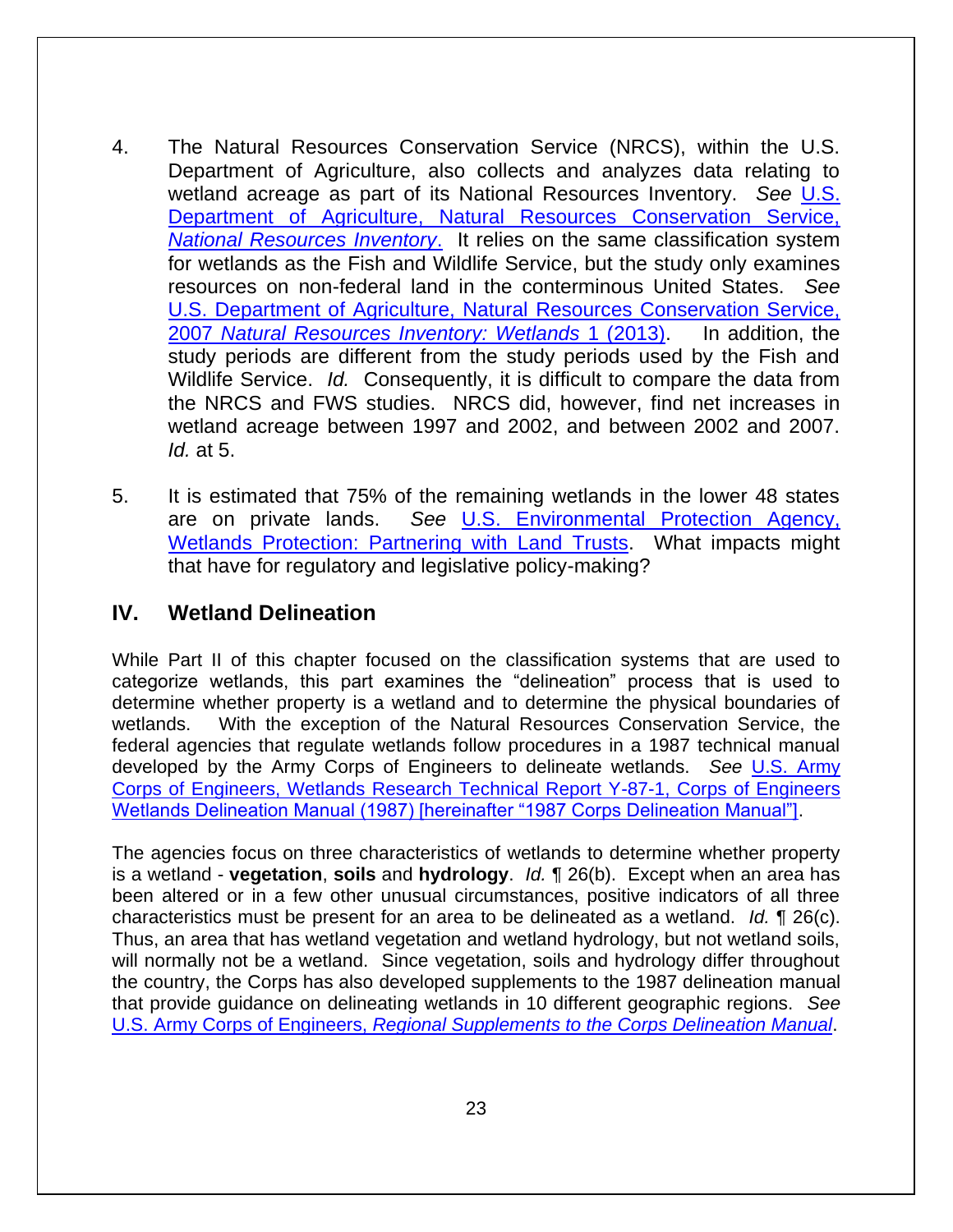#### **Vegetation**

Wetlands are areas where the prevalent vegetation is hydrophytic vegetation (species that have the ability to grow, effectively compete, reproduce and/or persist in anaerobic soil conditions). *See [1987 Corps Delineation Manual](https://www.cpe.rutgers.edu/Wetlands/1987-Army-Corps-Wetlands-Delineation-Manual.pdf)* ¶¶ 26(b)(1). The Fish and Wildlife Service publishes a list of hydrophytic vegetation that is used in making this determination. *See* [U.S. Department of the Interior, U.S. Fish and Wildlife Service,](http://rsgisias.crrel.usace.army.mil/NWPL/)  2014 [National Wetland Plant List.](http://rsgisias.crrel.usace.army.mil/NWPL/) Generally, this criterion is met if more than 50% of the dominant plant species in the area are hydrophytic (categorized as obligate wetland plants, facultative wetland plants or facultative plants on the National Wetland Plant list). *See [1987 Corps Delineation Manual](https://www.cpe.rutgers.edu/Wetlands/1987-Army-Corps-Wetlands-Delineation-Manual.pdf)* ¶¶ 35(a). In addition, identification of trees with shallow root systems, swollen trunks or roots growing from the plant stem or trunk above the soil surface may sometimes indicate that the vegetation criterion is satisfied. *See* [U.S. Army Corps of Engineers,](http://web.archive.org/web/20161214000502/http:/www.usace.army.mil/Portals/2/docs/civilworks/regulatory/rw_bro.pdf) *Recognizing Wetlands*.

#### **Soils**

Areas meet the criterion for wetland soils if the soils in the area are hydric soils (i.e. "have characteristics that indicate that they were developed in conditions where soil



**NRCS Photo By Bob Nichols – [Wikimedia](http://commons.wikimedia.org/wiki/File:NRCSNE00023_-_Nebraska_(5167)(NRCS_Photo_Gallery).jpg)**

oxygen is limited by the presence of saturated soil for long periods during the growing season.") *See* [U.S. Army Corps of Engineers,](http://web.archive.org/web/20161214000502/http:/www.usace.army.mil/Portals/2/docs/civilworks/regulatory/rw_bro.pdf)  *[Recognizing Wetlands](http://web.archive.org/web/20161214000502/http:/www.usace.army.mil/Portals/2/docs/civilworks/regulatory/rw_bro.pdf)*. The Natural Resources Conservation Service maintains a list of hydric soils, *see* [U.S. Department of](http://www.nrcs.usda.gov/Internet/FSE_DOCUMENTS/nrcs142p2_051232.pdf)  [Agriculture, Natural Resources Conservation Service, Soil](http://www.nrcs.usda.gov/Internet/FSE_DOCUMENTS/nrcs142p2_051232.pdf)  [Taxonomy \(2d ed. 1999\),](http://www.nrcs.usda.gov/Internet/FSE_DOCUMENTS/nrcs142p2_051232.pdf) and soil types can usually be identified by comparing soil colors at various depths to soil charts. *Se[e](http://munsell.com/color-products/color-communications-products/environmental-color-communication/munsell-soil-color-charts/)* Munsell Color, *[Munsell Soil Color Charts.](http://munsell.com/color-products/color-communications-products/environmental-color-communication/munsell-soil-color-charts/)* Since hydric soils can remain in an area even after the area no longer exhibits wetland hydrology or vegetation, though, soils are considered less reliable indicators than the other two criterion. S*ee* Mark A. Chertok & Kate Sinding, *Federal Jurisdiction over Wetlands: "Waters of the United States"*, in Wetlands Law and Policy 87 (Section of

Environment, Energy and Resources, American Bar Association, 2005).

#### **Hydrology**

Areas meet the criterion for hydrology if they "are periodically inundated or have soils saturated to the surface at some time during the growing season." *See [1987 Corps](https://www.cpe.rutgers.edu/Wetlands/1987-Army-Corps-Wetlands-Delineation-Manual.pdf)*  **[Delineation Manual](https://www.cpe.rutgers.edu/Wetlands/1987-Army-Corps-Wetlands-Delineation-Manual.pdf) <sup>¶</sup> 46.** The Corps provides the following helpful definition in an information pamphlet on recognizing wetlands, "wetland hydrology refers to the presence of water at or above the soil surface for a sufficient period of the year to significantly influence the plant types and soils that occur in the area." *See* [U.S. Army](http://web.archive.org/web/20161214000502/http:/www.usace.army.mil/Portals/2/docs/civilworks/regulatory/rw_bro.pdf)  Corps of Engineers, *[Recognizing Wetlands](http://web.archive.org/web/20161214000502/http:/www.usace.army.mil/Portals/2/docs/civilworks/regulatory/rw_bro.pdf)*. Normally, areas must be inundated for at least a week during the growing season to meet the hydrology criterion. *See* Chertok & Sinding, *supra, at 87.* Inundation or saturation can be demonstrated by visual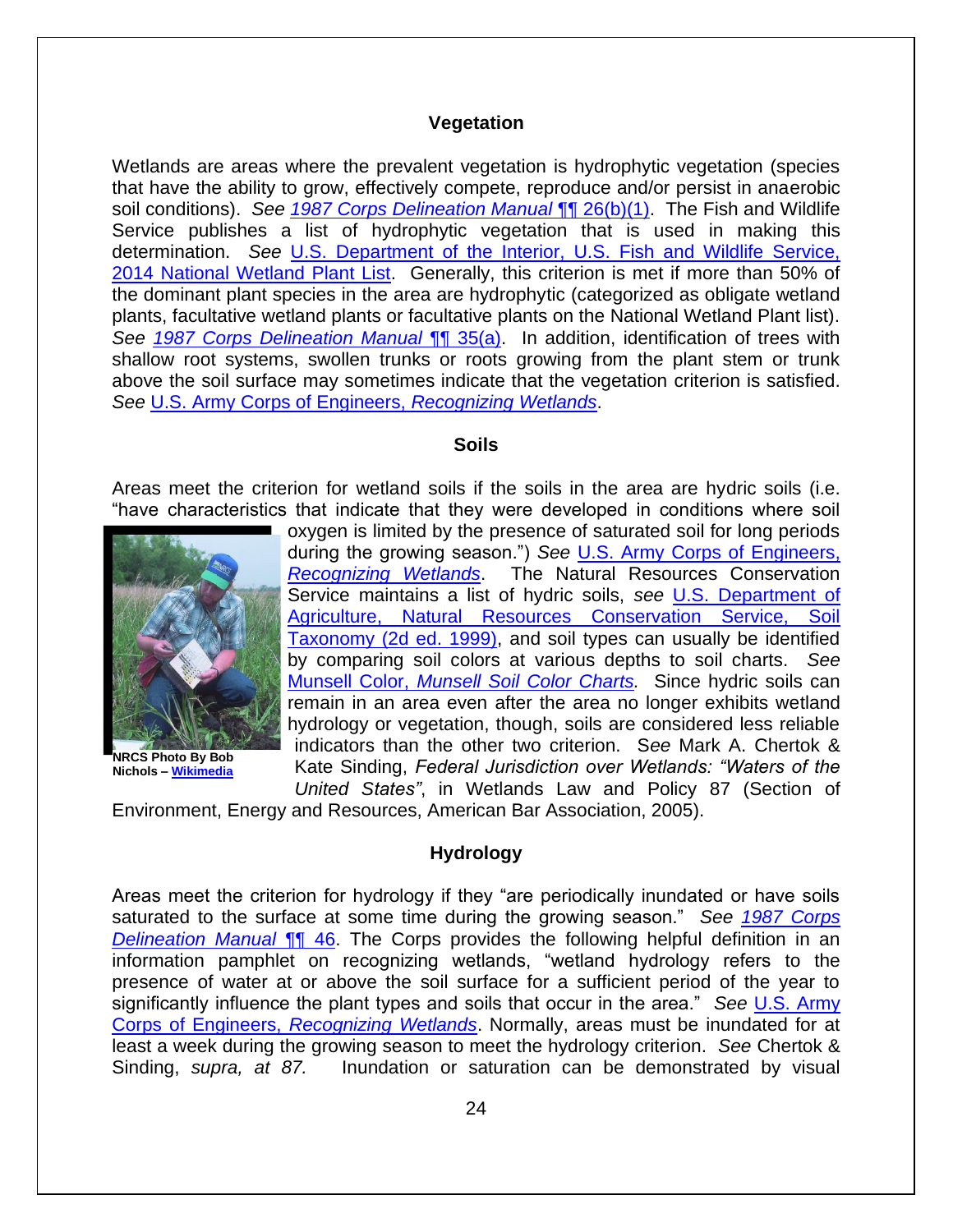observation or recorded data, such as stream gage data, lake gage data, flood predictions and historical data. *See [1987 Corps Delineation Manual](https://www.cpe.rutgers.edu/Wetlands/1987-Army-Corps-Wetlands-Delineation-Manual.pdf)* ¶¶ 49. In addition to those methods, the hydrology criterion may be satisfied through observation of drift lines, sediment deposits, drainage patterns, or watermarks on vegetation. *Id.* Many of those indicators, though, do not reveal the frequency, timing or duration of flooding or the soil saturation. *See* [U.S. Army Corps of Engineers,](http://web.archive.org/web/20161214000502/http:/www.usace.army.mil/Portals/2/docs/civilworks/regulatory/rw_bro.pdf) *Recognizing Wetlands*. While hydrology "is often the least exact" of the criterion, "it is essential to establish that a wetland area is periodically inundated or has saturated soils during the growing season." *See [1987 Corps Delineation Manual](https://www.cpe.rutgers.edu/Wetlands/1987-Army-Corps-Wetlands-Delineation-Manual.pdf)* ¶¶ 46.

# **Interviews**



Jan Goldman Carter, Senior Manager and Counsel for the National Wildlife Federation's Wetlands and Water Resources Program, discusses:

- 1. The value of a scientific background for a career in environmental law. [\(You Tube\)](https://www.youtube.com/watch?v=X17gNp1i4XM)
- 2. The judicial and legislative understanding of, and receptivity to, scientific issues involving wetlands. [\(YouTube\)](https://www.youtube.com/watch?v=ryOCa0aodgA)



Stephen Samuels, an Assistant Section Chief in the Environmental Defense Section of the Environment and Natural Resources Division of the U.S. Department of Justice, discusses the challenge of influencing courts and legislatures with scientific information on the values and functions of wetlands. [\(YouTube\)](https://www.youtube.com/watch?v=z8QHEy9qJpw)

# **RESOURCES**

[Corps of Engineers Video on Delineating Wetlands](http://www.dvidshub.net/video/embed/148986) [DNREC \(Delaware\) Video on Wetlands and Identifying Wetlands](http://www.youtube.com/watch?v=j50E_TyDdio) [1987 Corps Delineation Manual](https://www.cpe.rutgers.edu/Wetlands/1987-Army-Corps-Wetlands-Delineation-Manual.pdf) & [Regional Supplements](http://www.usace.army.mil/Missions/CivilWorks/RegulatoryProgramandPermits/reg_supp.aspx) [\(Map of regions for suppl.](http://www.usace.army.mil/Portals/2/docs/civilworks/regulatory/reg_supp/map_del_region.pdf)) [Field Evaluation Questionnaire used by Corps in delineating wetlands](http://web.archive.org/web/20150907001248/http:/www.usace.army.mil/Portals/2/docs/civilworks/regulatory/reg_supp/wetland_del_eval_quest_5-5-2005.pdf)  [National Food Security Act Manual \(includes NRCS delineation procedures\)](http://directives.sc.egov.usda.gov/default.aspx) [National Wetlands Inventory](http://www.fws.gov/wetlands/) by Fish and Wildlife Service National Wetlands Inventory - [Mapping Utility](http://www.fws.gov/wetlands/Data/Mapper.html) (Search for Wetlands) [Loria A. Sutter, Royal C. Gardner, James E. Perry, Science and Policy of U.S. Wetlands, 29](https://litigation-essentials.lexisnexis.com/webcd/app?action=DocumentDisplay&crawlid=1&doctype=cite&docid=29+Tul.+Envtl.+L.J.+31&srctype=smi&srcid=3B15&key=05a1923a1c8d8d493802d8f74d4e8a21)  [Tul. Envt'l L. J. 31 \(2015\)](https://litigation-essentials.lexisnexis.com/webcd/app?action=DocumentDisplay&crawlid=1&doctype=cite&docid=29+Tul.+Envtl.+L.J.+31&srctype=smi&srcid=3B15&key=05a1923a1c8d8d493802d8f74d4e8a21)